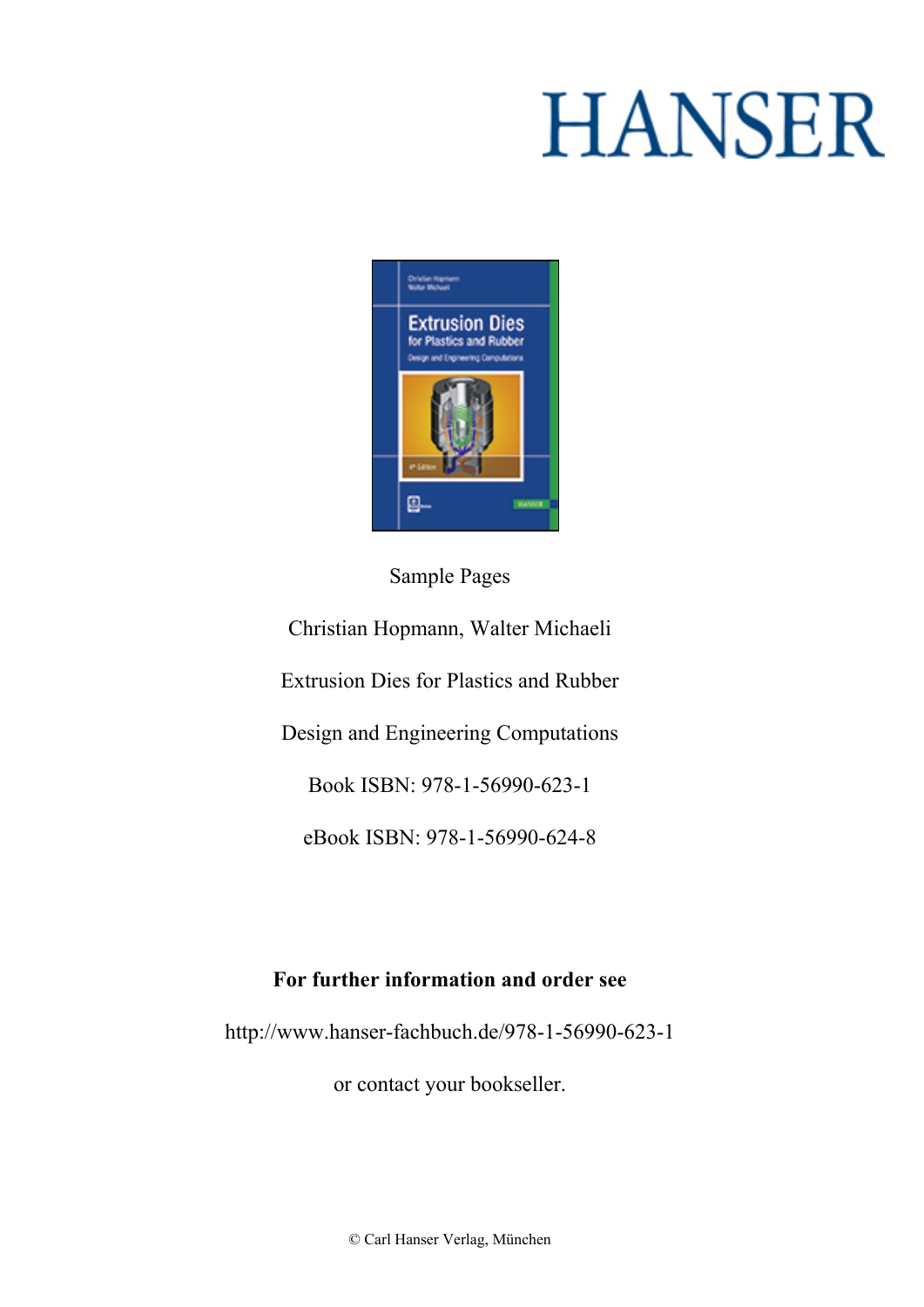Hopmann, Michaeli **Extrusion Dies for Plastics and Rubber**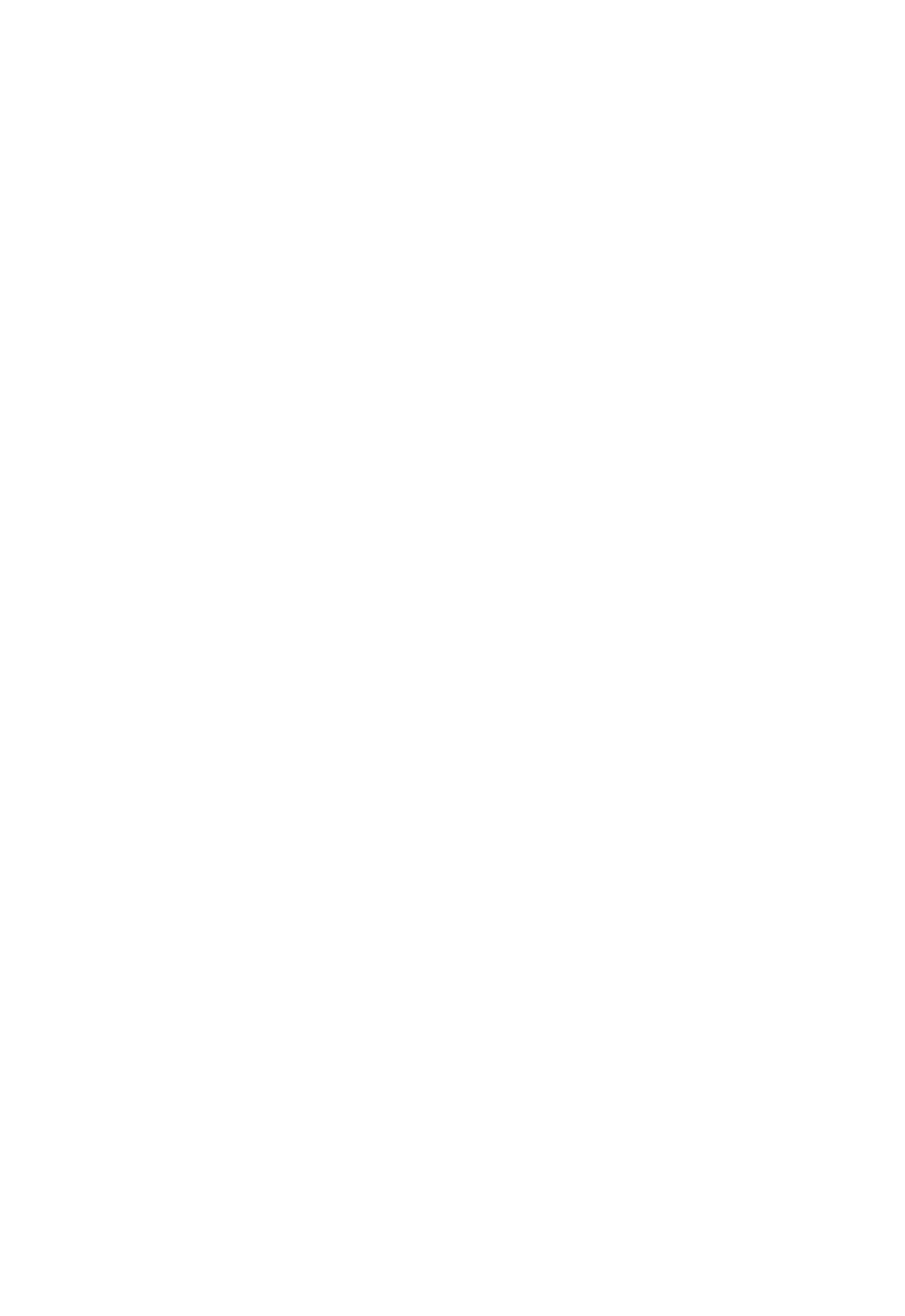Christian Hopmann Walter Michaeli

## **Extrusion Dies for Plastics and Rubber**

Design and Engineering Computations

4th Edition

With Contributions by

Dr.-Ing. Ulrich Dombrowski • Dr. Ulrich Hüsgen • Dr.-Ing. Matthias Kalwa • Dr.-Ing. Stefan Kaul • Dr.-Ing. Michael Meier-Kaiser • Dr.-Ing. Boris Rotter • Dr.-Ing. Micha Scharf • Dr.-Ing. Claus Schwenzer • Dr.-Ing. Christian Windeck • Nafi Yesildag, M.Sc.

**HANSER** Hanser Publishers, Munich **Hanser Publications, Cincinnati**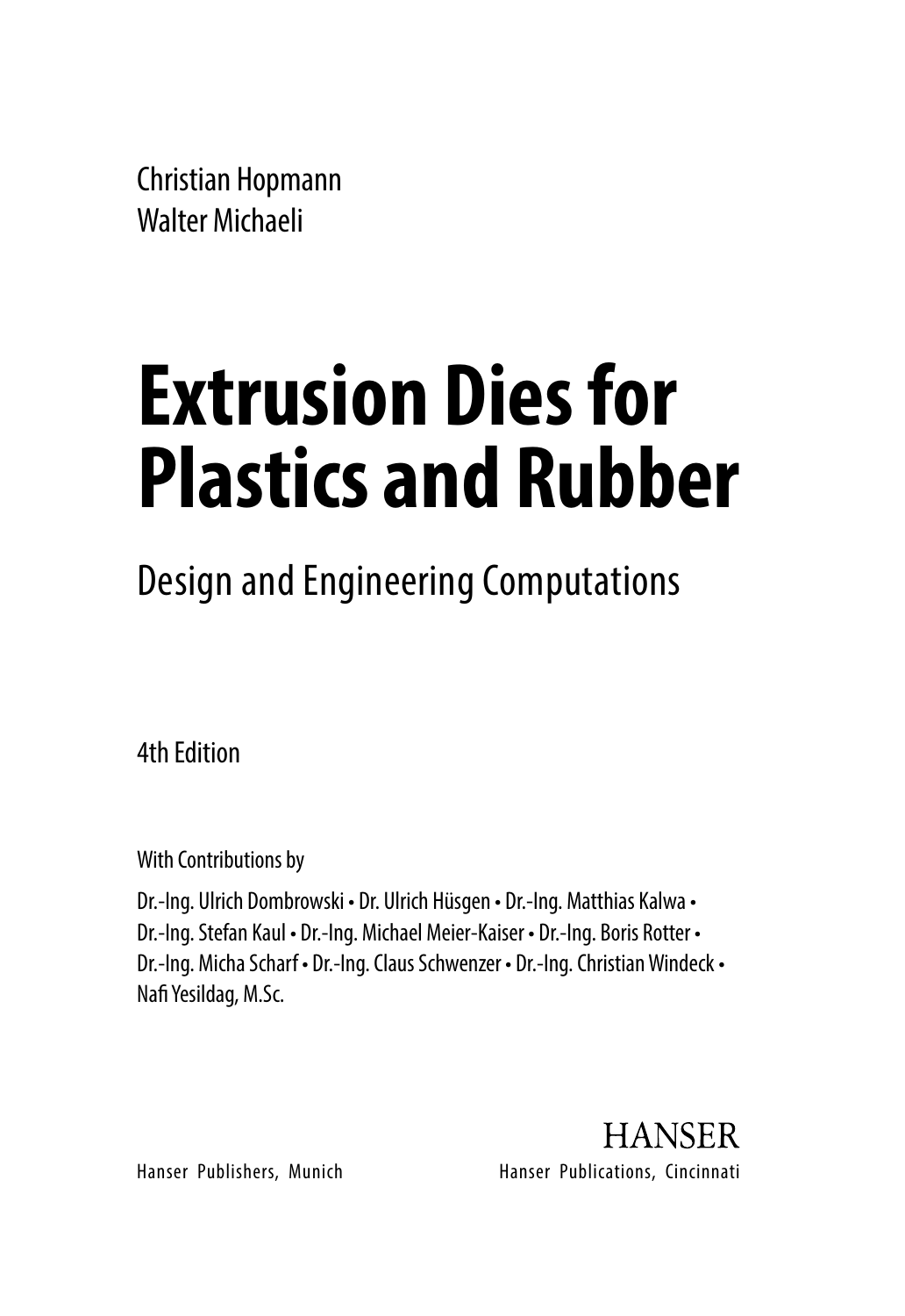The Authors:

*Prof. Dr.-Ing. Christian Hopmann*, Head of the Institute of Plastics Processing (IKV) at RWTH Aachen University, Aachen, Germany

*Prof. Dr.-Ing. Dr.-Ing. E.h. Walter Michaeli,*  former Head of the Institute of Plastics Processing (IKV) at RWTH Aachen University, Aachen, Germany

Distributed in the Americas by: Hanser Publications 6915 Valley Avenue, Cincinnati, Ohio 45244-3029, USA Fax: (513) 527-8801 Phone: (513) 527-8977 www.hanserpublications.com

Distributed in all other countries by: Carl Hanser Verlag Postfach 86 04 20, 81631 München, Germany Fax: +49 (89) 98 48 09 www.hanser-fachbuch.de

The use of general descriptive names, trademarks, etc., in this publication, even if the former are not especially identified, is not to be taken as a sign that such names, as understood by the Trade Marks and Merchandise Marks Act, may accordingly be used freely by anyone. While the advice and information in this book are believed to be true and accurate at the date of going to press, neither the authors nor the editors nor the publisher can accept any legal responsibility for any errors or omissions that may be made. The publisher makes no warranty, express or implied, with respect to the material contained herein.

The final determination of the suitability of any information for the use contemplated for a given application remains the sole responsibility of the user.

Cataloging-in-Publication Data is on file with the Library of Congress

All rights reserved. No part of this book may be reproduced or transmitted in any form or by any means, electronic or mechanical, including photocopying or by any information storage and retrieval system, without permission in writing from the publisher.

© Carl Hanser Verlag, Munich 2016 Editor: Mark Smith Production Management: Jörg Strohbach Coverconcept: Marc Müller-Bremer, www.rebranding.de, München Coverdesign: Stephan Rönigk Typesetting: Kösel Media GmbH, Krugzell Printed and bound by Hubert & Co GmbH, Göttingen Printed in Germany

ISBN: 978-1-56990-623-1 E-Book ISBN: 978-1-56990-624-8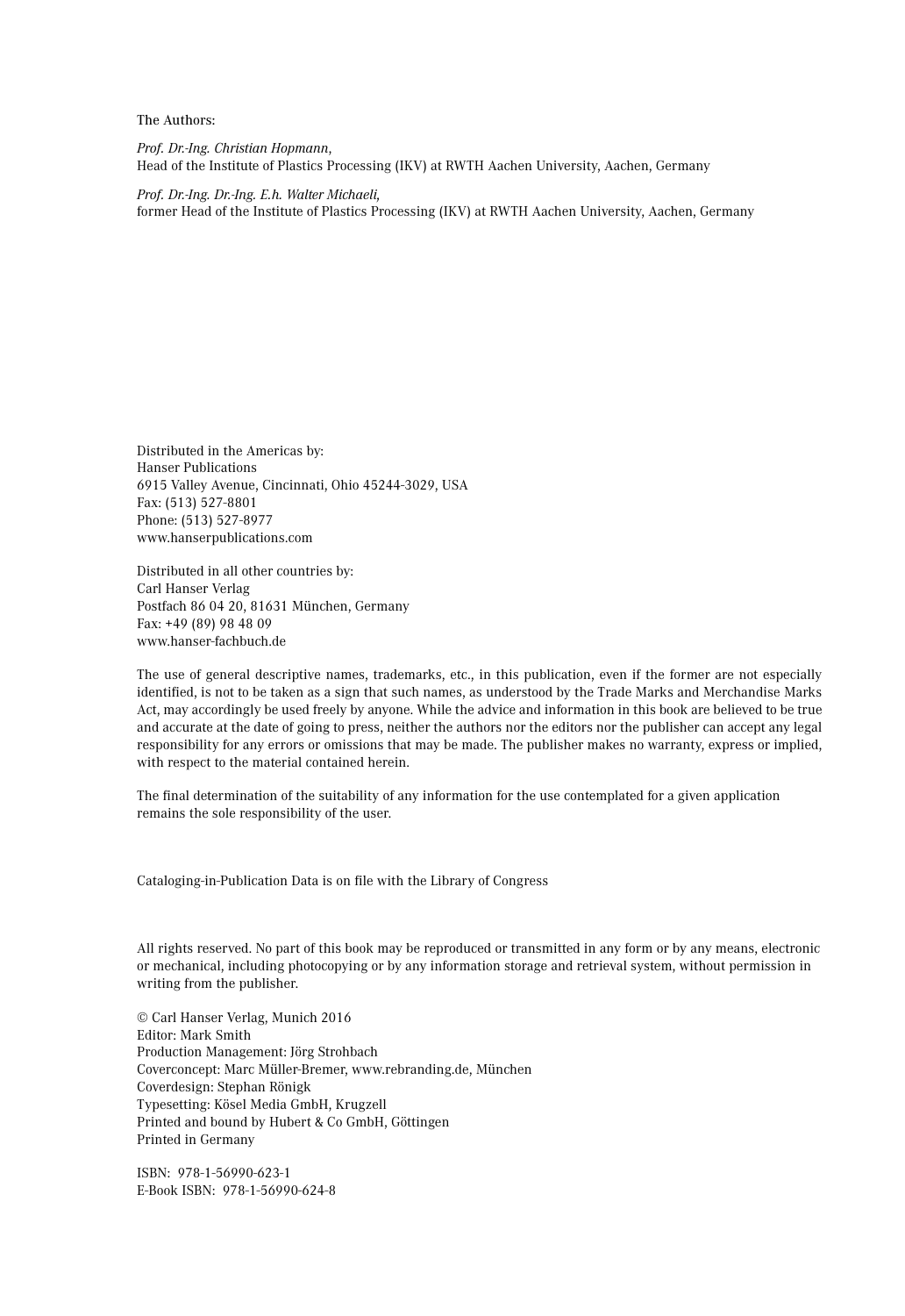## **Preface**

In January 2003, this book was published in its 3rd edition in English. Since then, an unrelenting demand for the book has been observed, both for the German and English versions. In order to meet this demand, it is our pleasure that Hanser now publishes this 4th edition. With this edition, "Extrusion Dies" has for the first time two editors: In April 2011 Prof. Dr.-Ing. Christian Hopmann succeeded Prof. Dr.-Ing. Dr.-Ing. E. h. Walter Michaeli as holder of the Chair of Plastics Processing and Head of the Institute of Plastics Processing (IKV) at RWTH Aachen University, Aachen, Germany. We are very pleased that this book with its long history with Hanser is continued into the next IKV generation.

This update will continue to help you in your work and life while hopefully also providing pleasure in reading. We have retained the structure of the book, which has proven itself over many years and received much positive resonance from readers.

When we say "we", we particularly refer to *Dr.-Ing. Christian Windeck,* former head of the IKV extrusion department, and his successor *Nafi Yesildag, M.Sc.,* who have critically analyzed, checked, and supplemented the contents, equations, and reference lists. We would like to express our special thanks to both of them.

We further thank *Mark Smith* and *Jörg Strohbach* of Hanser for their support in the publication of our work.

Once again, suggestions obtained from the plastics and rubber industry were taken up and addressed in this fourth edition. We thank all those who provided their suggestions and help. Many research and development efforts of the IKV form the fundament of some of the facts described in this book. Against this background, we thank the Federal Ministry for Economic Affairs and Energy (BMWi), Berlin, for the promotion of many industrial research projects through the German Federation of Industrial Research Associations (AIF e. V.), Cologne, the Deutsche Forschungsgemeinschaft (DFG), Bonn-Bad Godesberg, the Federal Ministry of Education and Research (BMBF), Bonn, and the European Commission, Brussels, with respect to extrusion dies.

*Walter Michaeli Christian Hopmann*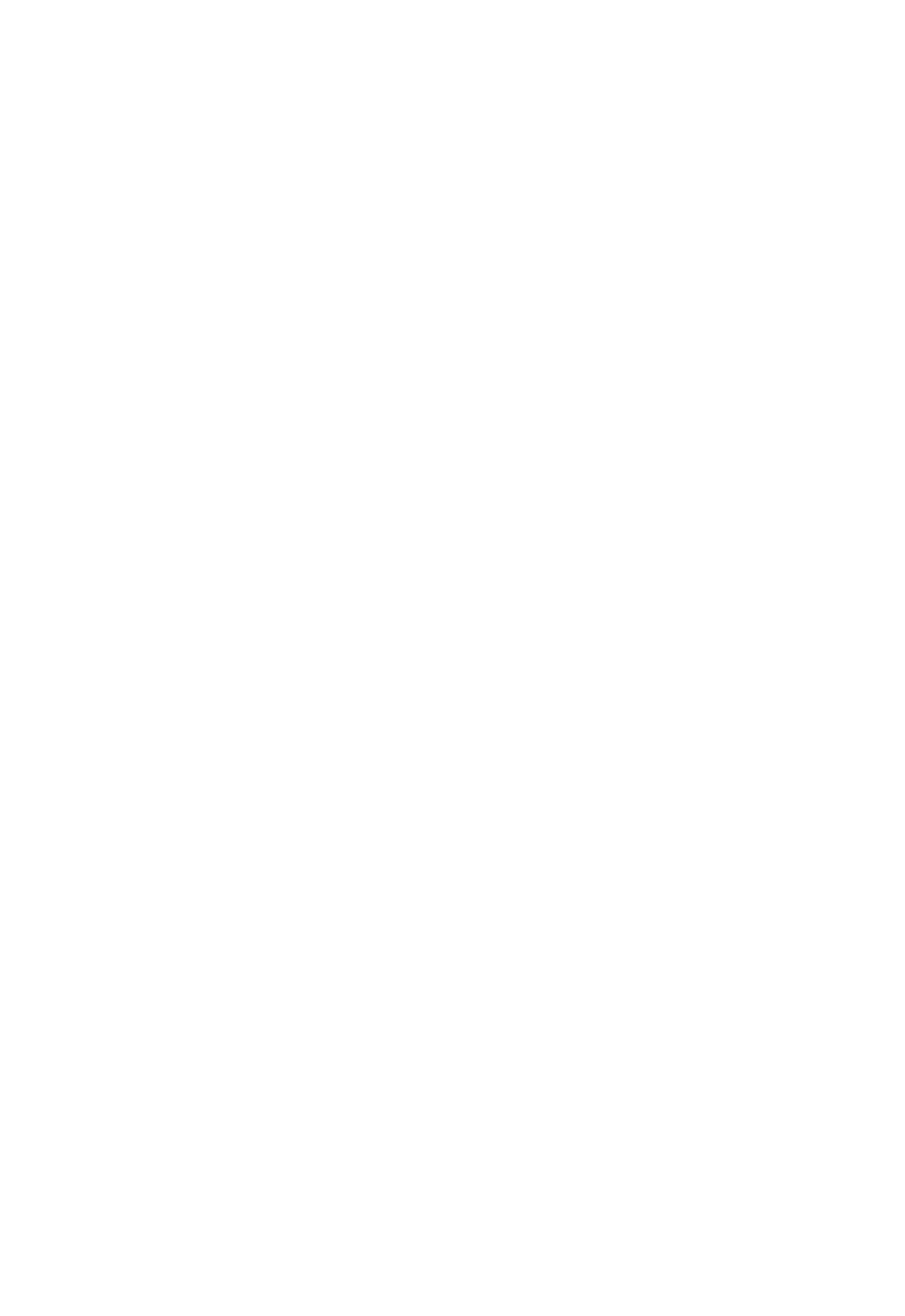## **Contents**

|                |       |                                                          | $\mathsf{V}$ |
|----------------|-------|----------------------------------------------------------|--------------|
|                |       |                                                          | VII          |
|                |       |                                                          | IX           |
|                |       |                                                          | XI           |
| 1              |       |                                                          | 1            |
| 1.1            |       |                                                          | 7            |
| $\overline{2}$ |       | Properties of Polymeric Melts                            | 9            |
| 2.1            |       |                                                          |              |
|                | 2.1.1 | Viscous Properties of Melts                              | 10           |
|                |       | Viscosity and Flow Functions<br>2.1.1.1                  | 10           |
|                |       | 2.1.1.2<br>Mathematical Description of the Pseudoplastic |              |
|                |       | Behavior of Melts                                        | 12           |
|                |       | Influence of Temperature and Pressure on the<br>2.1.1.3  |              |
|                |       |                                                          | 19           |
|                | 2.1.2 | Determination of Viscous Flow Behavior                   | 26           |
|                | 2.1.3 |                                                          | 32           |
| 2.2            |       |                                                          | 38           |
|                | 2.2.1 |                                                          | 39           |
|                | 2.2.2 |                                                          | 41           |
|                | 2.2.3 |                                                          | 42           |
|                | 2.2.4 |                                                          | 43           |
|                | 2.2.5 |                                                          | 43           |
| 2.3            |       |                                                          | 46           |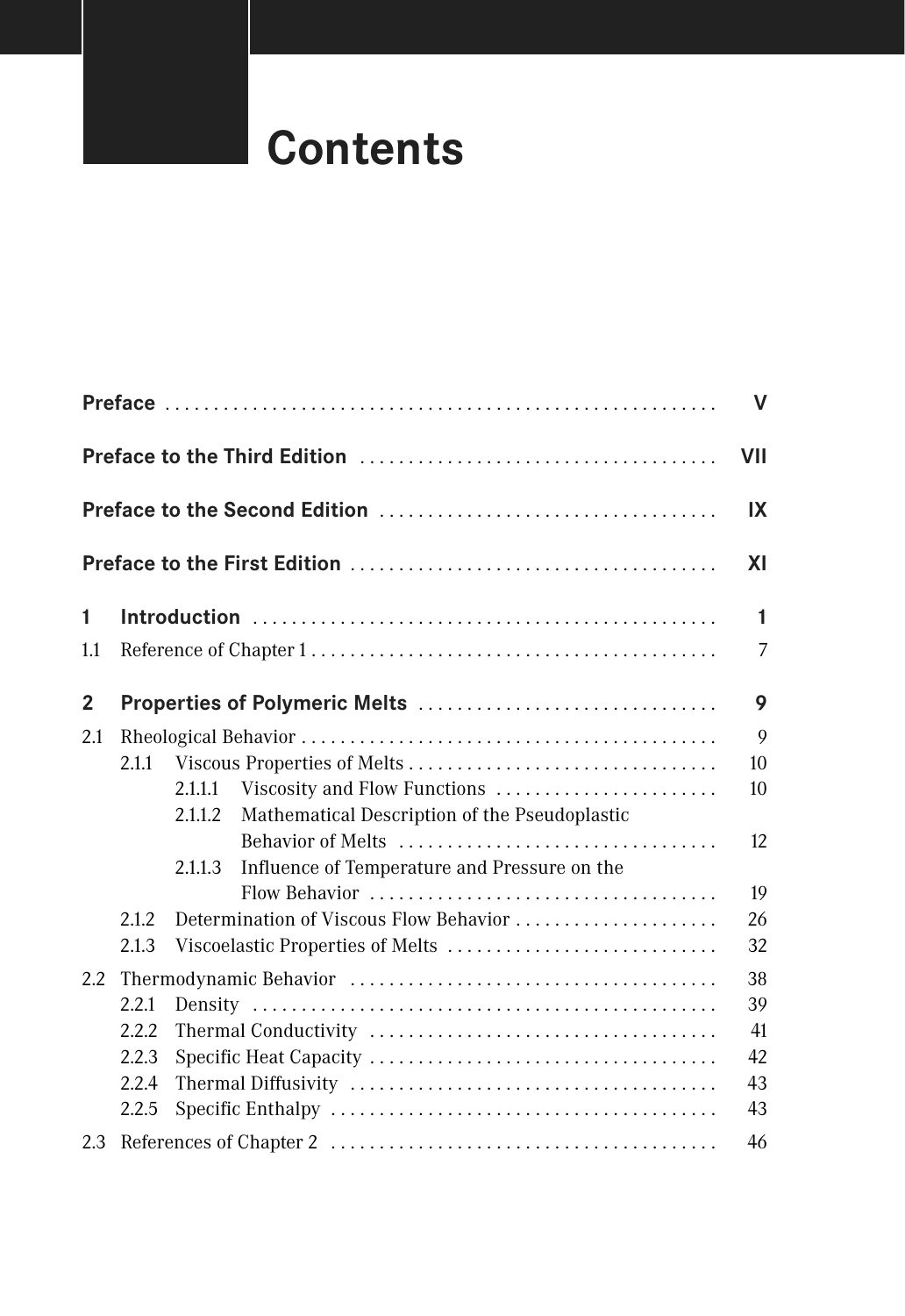| 3   |                                                                |         | Fundamental Equations for Simple Flows                       | 49       |
|-----|----------------------------------------------------------------|---------|--------------------------------------------------------------|----------|
| 3.1 |                                                                |         |                                                              | 50       |
| 3.2 |                                                                |         |                                                              | 56       |
| 3.3 |                                                                |         |                                                              | 60       |
| 3.4 |                                                                |         |                                                              | 64       |
| 3.5 |                                                                |         |                                                              |          |
|     | 3.5.1                                                          |         | Model Considering the Wall Slip                              | 74<br>74 |
|     | 3.5.2                                                          |         | Instability in the Flow Function - Melt Fracture             | 79       |
| 3.5 |                                                                |         |                                                              | 82       |
| 4   |                                                                |         | <b>Computation of Velocity and Temperature Distributions</b> |          |
|     |                                                                |         |                                                              | 85       |
| 4.1 |                                                                |         |                                                              | 85       |
|     | 4.1.1                                                          |         |                                                              | 86       |
|     | 4.1.2                                                          |         |                                                              | 87       |
|     | 4.1.3                                                          |         |                                                              | 88       |
| 4.2 | Restrictive Assumptions and Boundary Conditions                |         |                                                              | 92       |
| 4.3 | Analytical Formulas for Solution of the Conservation Equations |         |                                                              | 94       |
| 4.4 | Numerical Solution of Conservation Equations                   |         |                                                              |          |
|     | 4.4.1                                                          |         |                                                              | 101      |
|     | 4.4.2                                                          |         |                                                              | 104      |
|     | 4.4.3                                                          |         | Comparison of FDM and FEM                                    | 109      |
|     | 4.4.4                                                          |         | Examples of Computations of Extrusion Dies                   | 112      |
| 4.5 |                                                                |         | Consideration of the Viscoelastic Behavior of the Material   | 126      |
| 4.6 |                                                                |         | Computation of the Extrudate Swelling                        | 130      |
| 4.7 | Methods for Designing and Optimizing Extrusion Dies            |         |                                                              | 136      |
|     | 4.7.1                                                          |         | Industrial Practice for the Design of Extrusion Dies         | 137      |
|     | 4.7.2                                                          |         |                                                              | 140      |
|     |                                                                | 4.7.2.1 | Practical Optimization Objectives                            | 140      |
|     |                                                                |         | 4.7.2.2 Practical Boundary Conditions and Constraints        |          |
|     |                                                                |         | When Designing Flow Channels                                 | 141      |
|     |                                                                | 4.7.2.3 | Independent Parameters during Die Optimization               | 142      |
|     |                                                                | 4.7.2.4 | Dependent Parameters during Die Optimization and             | 142      |
|     | 4.7.3                                                          |         |                                                              | 144      |
|     |                                                                | 4.7.3.1 | Gradient-Free Optimization Methods                           | 146      |
|     |                                                                | 4.7.3.2 | Gradient-Based Optimization Methods                          | 149      |
|     |                                                                | 4.7.3.3 | Stochastic Optimization Methods                              | 150      |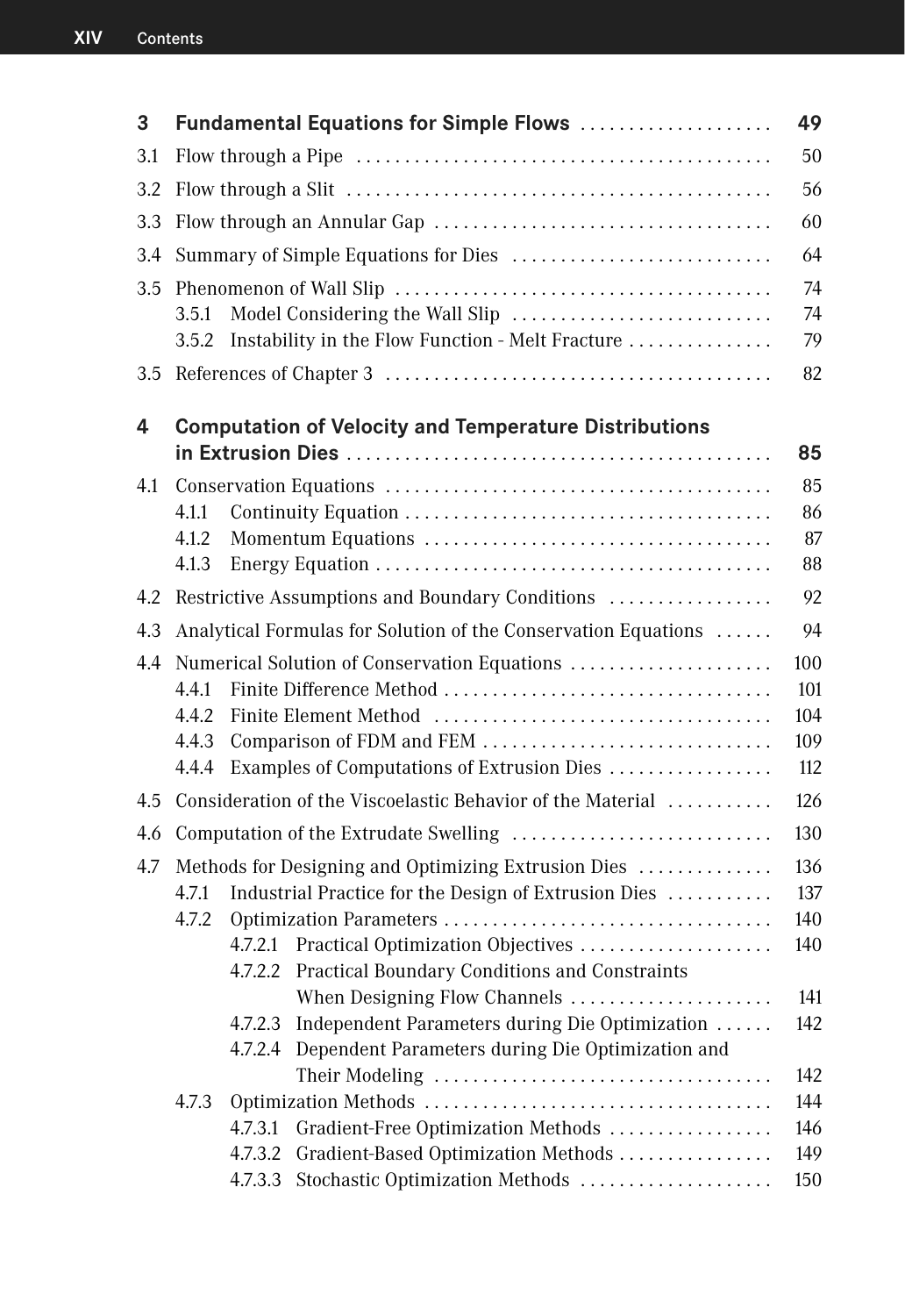|     |       |                                                                                                          | 150 |
|-----|-------|----------------------------------------------------------------------------------------------------------|-----|
|     |       | Treatment of Boundary Conditions<br>4.7.3.5                                                              | 152 |
|     | 4.7.4 | Practical Applications of Optimization Strategies for the                                                |     |
|     |       |                                                                                                          | 154 |
|     |       | Optimization of a Convergent Channel Geometry<br>4.7.4.1                                                 | 154 |
|     |       | Optimization of Profile Dies<br>4.7.4.2                                                                  | 156 |
| 4.8 |       |                                                                                                          | 162 |
| 5   |       | Monoextrusion Dies for Thermoplastics                                                                    | 167 |
| 5.1 |       |                                                                                                          | 167 |
|     | 5.1.1 |                                                                                                          | 167 |
|     | 5.1.2 | $Design \dots \dots \dots \dots \dots \dots \dots \dots \dots \dots \dots \dots \dots \dots \dots \dots$ | 175 |
| 5.2 |       |                                                                                                          | 180 |
|     | 5.2.1 |                                                                                                          | 180 |
|     | 5.2.2 |                                                                                                          | 187 |
|     |       |                                                                                                          | 190 |
|     |       |                                                                                                          | 190 |
|     |       | 5.2.2.3 Coathanger Manifold                                                                              | 192 |
|     |       | 5.2.2.4 Numerical Procedures                                                                             | 203 |
|     |       | Considerations for Clam Shelling<br>5.2.2.5                                                              | 205 |
|     |       | 5.2.2.6 Unconventional Manifolds                                                                         | 206 |
|     |       | Operating Performance of Wide Slit Dies<br>5.2.2.7                                                       | 209 |
|     |       | 5.3 Dies with Annular Exit Cross Section                                                                 | 212 |
|     | 5.3.1 |                                                                                                          | 213 |
|     |       | 5.3.1.1<br>Center-Fed Mandrel Support Dies                                                               | 213 |
|     |       | 5.3.1.2                                                                                                  | 217 |
|     |       | Side-Fed Mandrel Dies<br>5.3.1.3                                                                         | 218 |
|     |       | Spiral Mandrel Dies<br>5.3.1.4                                                                           | 219 |
|     | 5.3.2 |                                                                                                          | 222 |
|     |       | 5.3.2.1                                                                                                  | 222 |
|     |       |                                                                                                          | 223 |
|     |       | 5.3.2.3 Dies for the Extrusion of Parisons for Blow Molding                                              | 225 |
|     |       |                                                                                                          | 232 |
|     | 5.3.3 | Design                                                                                                   | 235 |
|     |       | Center-Fed Mandrel Dies and Screen Pack Dies<br>5.3.3.1                                                  | 235 |
|     |       | Side-Fed Mandrel Dies<br>5.3.3.2                                                                         | 239 |
|     |       | Spiral Mandrel Dies<br>5.3.3.3                                                                           | 242 |
|     |       |                                                                                                          | 246 |
| 5.4 |       | Formulas for the Computation of the Pressure Loss in Flow Channel                                        |     |
|     |       |                                                                                                          | 250 |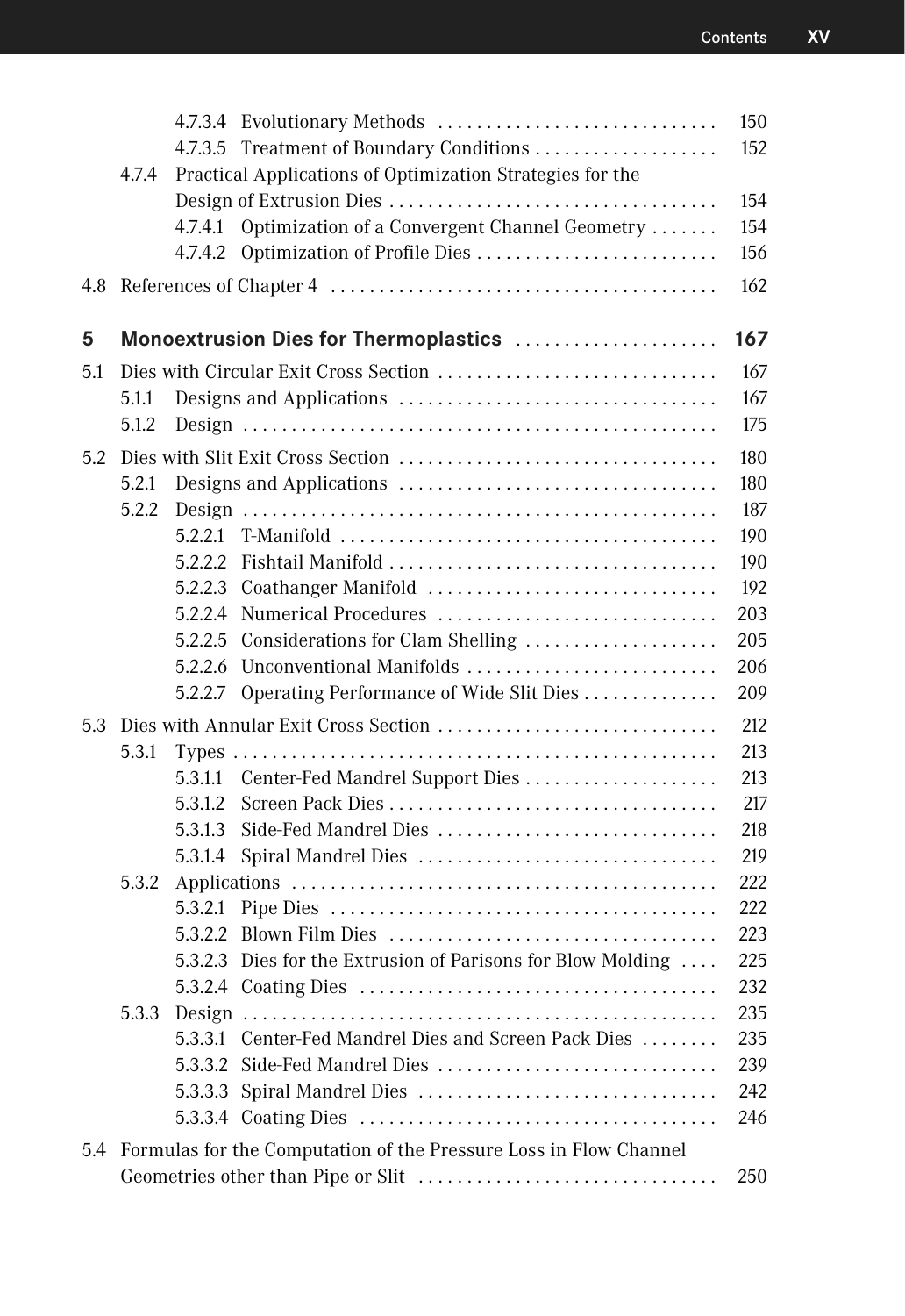| 5.5        | Dies with Irregular Outlet Geometry (Profile Dies)<br>5.5.1<br>5.5.2                                                                                                                                                                                     | 255<br>255<br>264                      |  |
|------------|----------------------------------------------------------------------------------------------------------------------------------------------------------------------------------------------------------------------------------------------------------|----------------------------------------|--|
| 5.6        | Dies for Foamed Semifinished Products<br>5.6.1<br>5.6.2                                                                                                                                                                                                  | 272<br>274<br>274                      |  |
| 5.7<br>5.8 | Dies for Coating of Profiles of Arbitrary Cross Section<br>5.7.1<br>5.7.2<br>Dies for the Production of Profiles with Reinforcing Inserts<br>Dies for the Production of Nets<br>5.7.3<br>Slit Die with Driven Screw for the Production of Slabs<br>5.7.4 | 276<br>276<br>277<br>278<br>279<br>282 |  |
|            |                                                                                                                                                                                                                                                          |                                        |  |
| 6          | Coextrusion Dies for Thermoplastics                                                                                                                                                                                                                      | 289                                    |  |
| 6.1        | Externally Combining Coextrusion Dies<br>6.1.1<br>6.1.2<br>6.1.3<br>6.1.4                                                                                                                                                                                | 290<br>290<br>291<br>294<br>294        |  |
| 6.2        | 6.2.1<br>6.2.2<br>6.2.3<br>Dies for the Extrusion of Parisons for Blow Molding                                                                                                                                                                           | 296<br>296<br>298<br>299               |  |
| 6.3        | 6.3.1<br>Computation of Simple Multilayer Flow with Constant Viscosity<br>Computation of Coextrusion Flow by the Explicit Finite<br>6.3.2                                                                                                                | 300<br>303                             |  |
|            | Computation of Velocity and Temperature Fields by the<br>6.3.3                                                                                                                                                                                           | 308                                    |  |
|            | Computation of Velocity Fields in Coextrusion Flows by FEM<br>6.3.4                                                                                                                                                                                      | 311<br>314                             |  |
| 6.4        |                                                                                                                                                                                                                                                          | 316                                    |  |
|            |                                                                                                                                                                                                                                                          |                                        |  |
| 7          | Extrusion Dies for Elastomers                                                                                                                                                                                                                            | 325                                    |  |
| 7.1        | Design of Dies for the Extrusion of Elastomers<br>325                                                                                                                                                                                                    |                                        |  |
| 7.2        | Fundamentals of Design of Extrusion Dies for Elastomers                                                                                                                                                                                                  | 327                                    |  |
|            | Thermodynamic Material Data<br>7.2.1<br>7.2.2                                                                                                                                                                                                            | 327<br>328                             |  |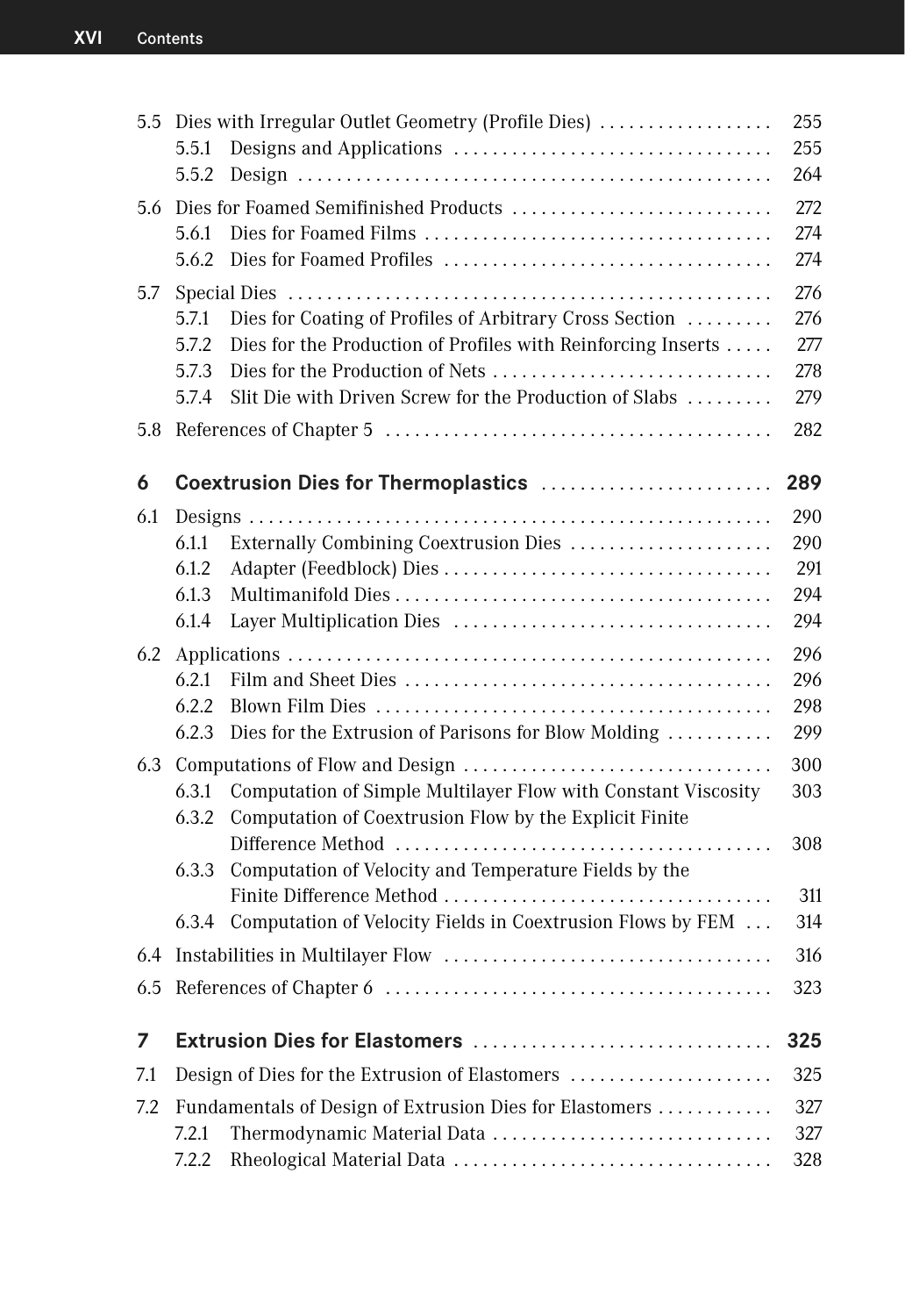|     | 7.2.3                                                             | Computation of Viscous Pressure Losses<br>Formulas for Isothermal<br>7.2.3.1               | 331<br>331 |
|-----|-------------------------------------------------------------------|--------------------------------------------------------------------------------------------|------------|
|     | 7.2.4                                                             | Approaches to Nonisothermal Computations<br>7.2.3.2<br>Estimation of the Peak Temperatures | 334<br>335 |
|     | 7.2.5                                                             | Consideration of the Elastic Behavior of the Material                                      | 336        |
| 7.3 |                                                                   |                                                                                            | 337        |
| 7.4 |                                                                   | Design of Slotted Disks for Extrusion Dies for Elastomers                                  | 339        |
|     | 7.4.1<br>7.4.2                                                    | Computation of Pressure Losses                                                             | 339        |
|     | 7.4.3                                                             | Extrudate Swelling (Die Swell)<br>Simplified Estimations for the Design of a Slotted Disk  | 342<br>346 |
| 7.5 |                                                                   |                                                                                            | 354        |
| 8   |                                                                   |                                                                                            | 357        |
| 8.1 |                                                                   |                                                                                            | 358        |
|     | 8.1.1                                                             | Heating of Extrusion Dies with Fluids                                                      | 358        |
|     | 8.1.2                                                             | Electrically Heated Extrusion Dies                                                         | 359        |
|     | 8.1.3                                                             | Temperature Control of Extrusion Dies                                                      | 360        |
| 8.2 | 8.2.1                                                             | Criteria and Degrees of Freedom for Thermal Design                                         | 362<br>362 |
|     | 8.2.2                                                             | Heat Balance of the Extrusion Die                                                          | 364        |
|     | 8.2.3                                                             | Restrictive Assumptions in the Modeling                                                    | 369        |
|     | 8.2.4                                                             | Simulation Methods for Thermal Design                                                      | 369        |
| 8.3 |                                                                   |                                                                                            | 378        |
| 9   |                                                                   | Mechanical Design of Extrusion Dies                                                        | 381        |
| 9.1 |                                                                   | Mechanical Design of a Breaker Plate                                                       | 382        |
| 9.2 | Mechanical Design of a Die with Axially Symmetrical Flow Channels |                                                                                            | 387        |
| 9.3 |                                                                   |                                                                                            | 397        |
| 9.4 |                                                                   |                                                                                            | 401        |
| 9.5 |                                                                   |                                                                                            | 402        |
| 9.6 |                                                                   |                                                                                            | 409        |
| 10  |                                                                   | Handling, Cleaning, and Maintaining Extrusion Dies                                         | 411        |
|     |                                                                   |                                                                                            | 414        |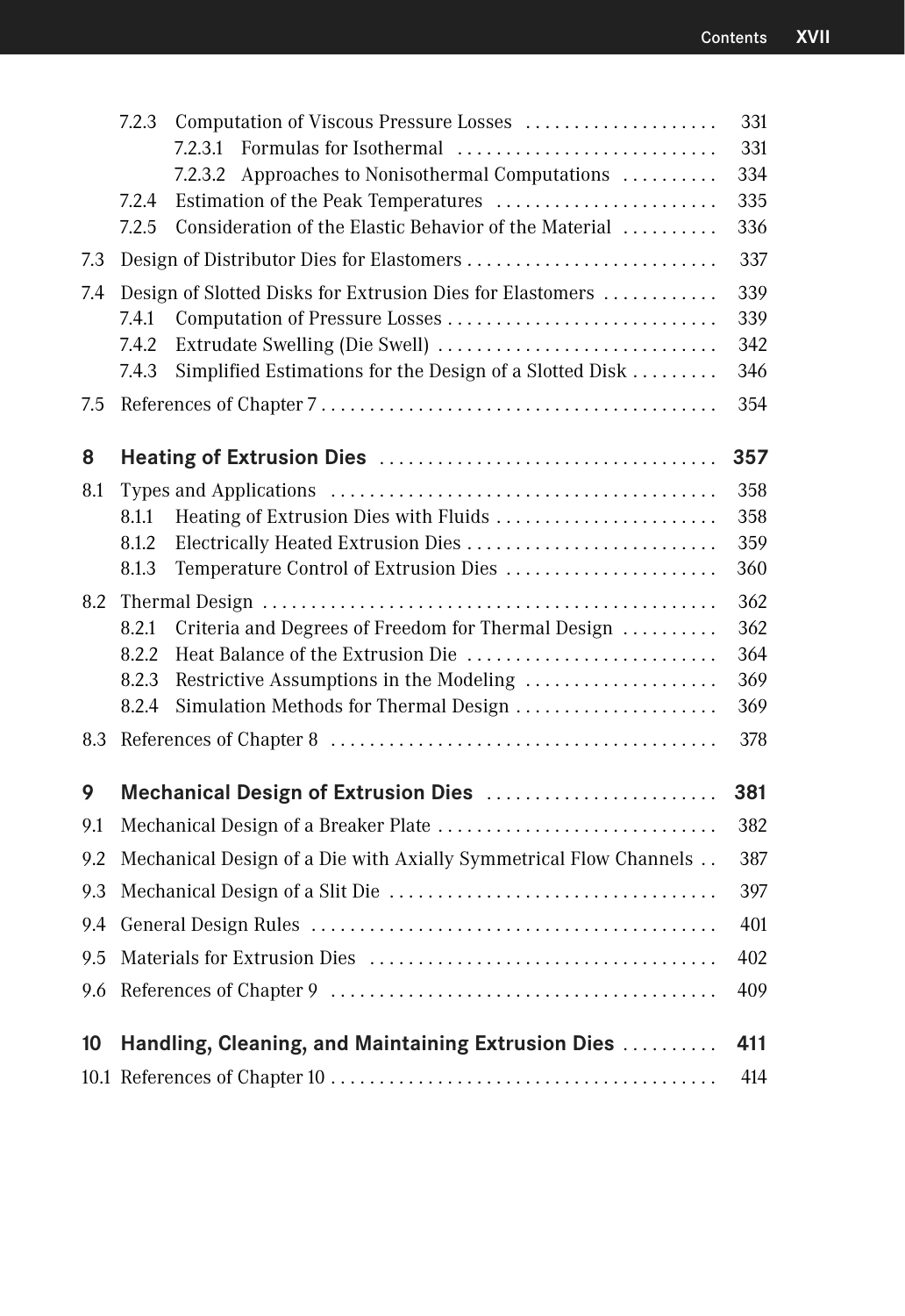| 11   | Calibration of Pipes and Profiles<br>415 |                                                          |     |  |
|------|------------------------------------------|----------------------------------------------------------|-----|--|
| 11.1 |                                          |                                                          |     |  |
|      | 11.1.1                                   |                                                          | 418 |  |
|      | 11.1.2                                   | External Calibration with Compressed Air                 | 419 |  |
|      | 11.1.3                                   | External Calibration with Vacuum                         | 420 |  |
|      | 11.1.4                                   |                                                          | 424 |  |
|      | 11.1.5                                   | Precision Extrusion Pullforming (the Technoform Process) | 425 |  |
|      | 11.1.6                                   | Special Process with Movable Calibrators                 | 426 |  |
|      |                                          |                                                          | 426 |  |
|      | 11.2.1                                   | Analytical Computational Model                           | 428 |  |
|      |                                          | 11.2.2 Numerical Computational Model                     | 432 |  |
|      |                                          |                                                          | 437 |  |
|      |                                          | 11.2.4 Thermal Boundary Conditions and Material Data     | 440 |  |
|      |                                          | 11.3 Effect of Cooling on the Quality of the Extrudate   | 441 |  |
|      |                                          | 11.4 Mechanical Design of Calibration Lines              | 442 |  |
|      |                                          | 11.5 Cooling Dies, Process for Production of Solid Bars  | 442 |  |
|      |                                          |                                                          | 446 |  |
|      |                                          |                                                          |     |  |
|      |                                          |                                                          |     |  |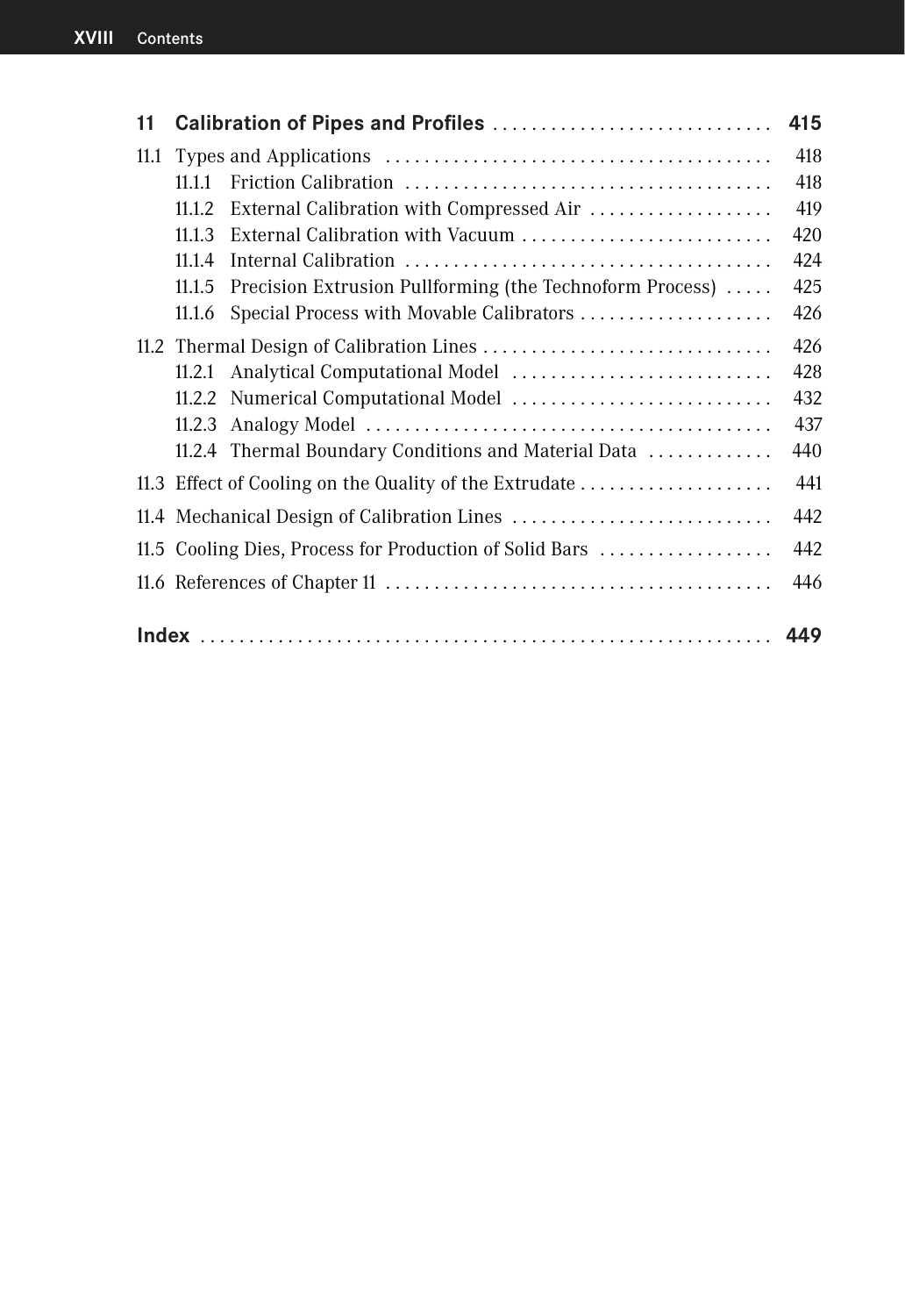## **2 Properties of Polymeric Melts**

When we choose a theoretical description of the process correlations in the extrusion die and calibration unit for a reliable design of those systems, there are two things in particular to be considered:

- Simplifications and boundary conditions based on the physical models always have to be analyzed critically with regard to the problem at hand.
- Data pertaining to the processed material and that are being entered into the models become of key importance. These are data that characterize flow, deformation, and relaxation behaviors and heat transfer; in other words, its rheological and thermodynamic data [1].
- 2.1 Rheological Behavior

A general flow is fully described by the law of conservation of mass, impulse, and energy, as well as by the rheological and thermodynamic equations of state. The rheological state equation, often referred to as the material law, describes the correlation between the flow velocity field and the resulting stress field. All the flow properties of the given polymer enter this equation. The description, explanation, and measurement of the flow properties are at the core of the science of deformation and flow called rheology [2].

Rheology will be introduced in this chapter to the extent to which it is needed for the design of extrusion dies. Polymeric melts do not behave as purely viscous liquids; they also exhibit a substantial elasticity. Their properties therefore lie between ideal Newtonian (viscous) fluids and ideal Hookean (elastic) solids. This is referred to as viscoelastic behavior or viscoelasticity. When describing rheological material behavior, a clear distinction is made between purely viscous behavior and the combination of viscous and time-dependent elastic behavior.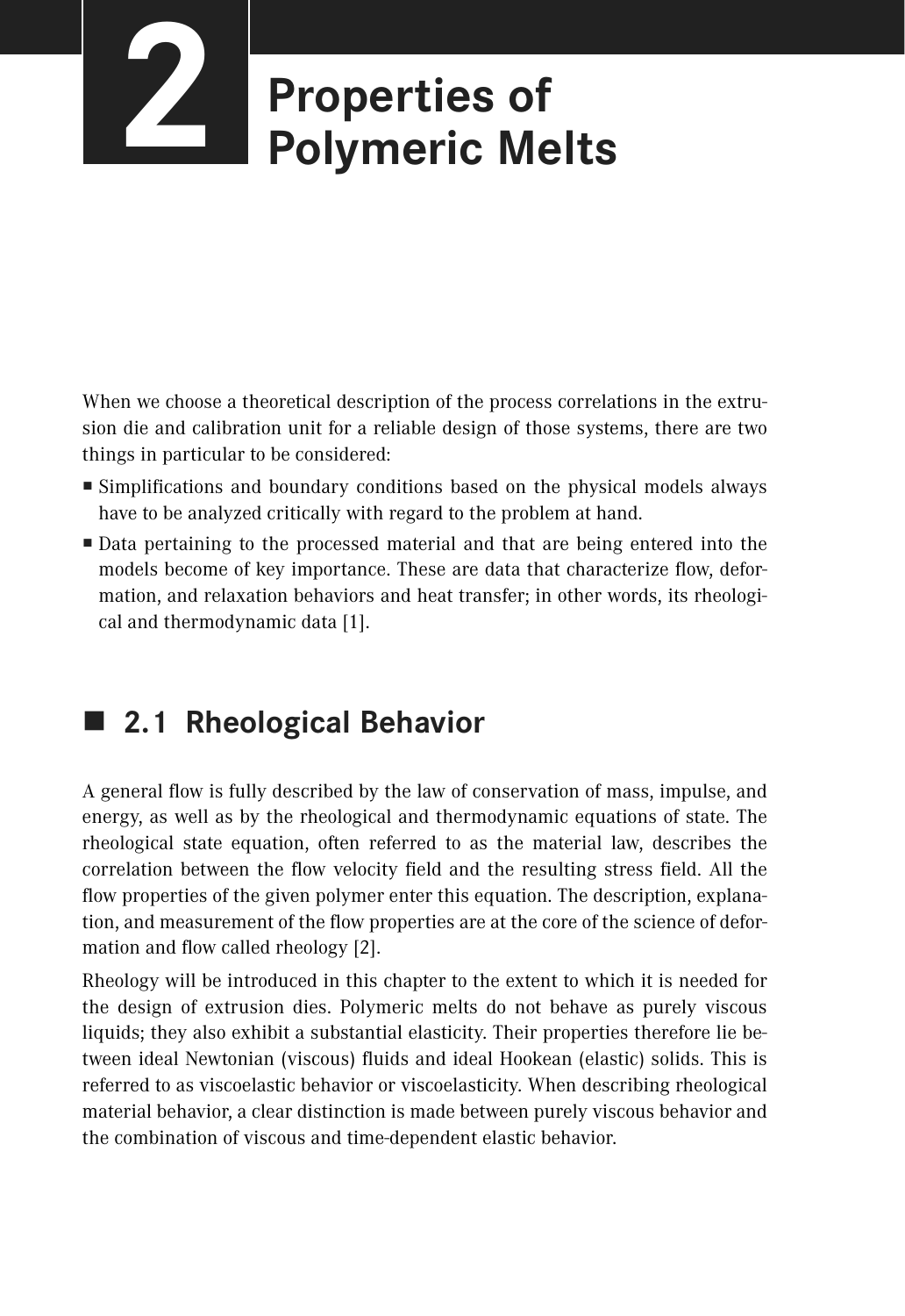#### **2.1.1 Viscous Properties of Melts**

During the process of flow as it occurs in extrusion dies, the melt is subjected to shear deformation. This shearing flow is caused by the fact that melts adhere to the die walls. This is called Stokean adhesion. A change in flow velocity through the flow channel area is the result of this, and it is represented by the following equation:

$$
\dot{\gamma} = -\frac{\mathrm{d}\upsilon}{\mathrm{d}y},\tag{2.1}
$$

*u* Flow velocity

*y* Direction of shear

During the steady-state shear flow, a shear stress  $\tau$  occurs between two layers of the fluid at any point. In the simplest case of a *Newtonian fluid*, this shear stress  $\tau$ is proportional to the shear rate  $\dot{\gamma}$ :

$$
\tau = \eta \cdot \dot{\gamma}.\tag{2.2}
$$

The constant of proportionality  $\eta$  is called the dynamic shear viscosity or simply *viscosity.* Its dimension is Pa·s. The viscosity is the measure of the internal resistance to flow in the fluid under shear.

Generally, polymeric melts do not behave in a Newtonian fashion. Their viscosity is not constant but is dependent on the shear rate. In reference to Equation (2.2) valid for Newtonian fluids, this can be expressed in the following manner:

$$
\tau = \eta(\dot{\gamma}) \cdot \dot{\gamma} \tag{2.3}
$$

or

$$
\eta(\dot{\gamma}) = \frac{\tau}{\dot{\gamma}} \neq \text{const.} \tag{2.4}
$$

*Note:* Many polymers exhibit more or less pronounced time-dependent viscosity (thixotropy, rheopexy, lag in viscosity at sudden onset of shear or elongation [2,3]). This time dependence is usually not considered in the design of dies; hence it will be ignored in the following sections.

#### **2.1.1.1 Viscosity and Flow Functions**

When plotting the viscosity  $\eta$  in dependence on the shear rate  $\dot{\gamma}$  in a log-log graph, we obtain a function shown in Fig. 2.1 valid for polymers at constant temperature. It can be seen that for low shear rates the viscosity remains constant; however, with increasing shear rate at a certain point it changes linearly over a relatively broad range of shear rates in a log-log graph.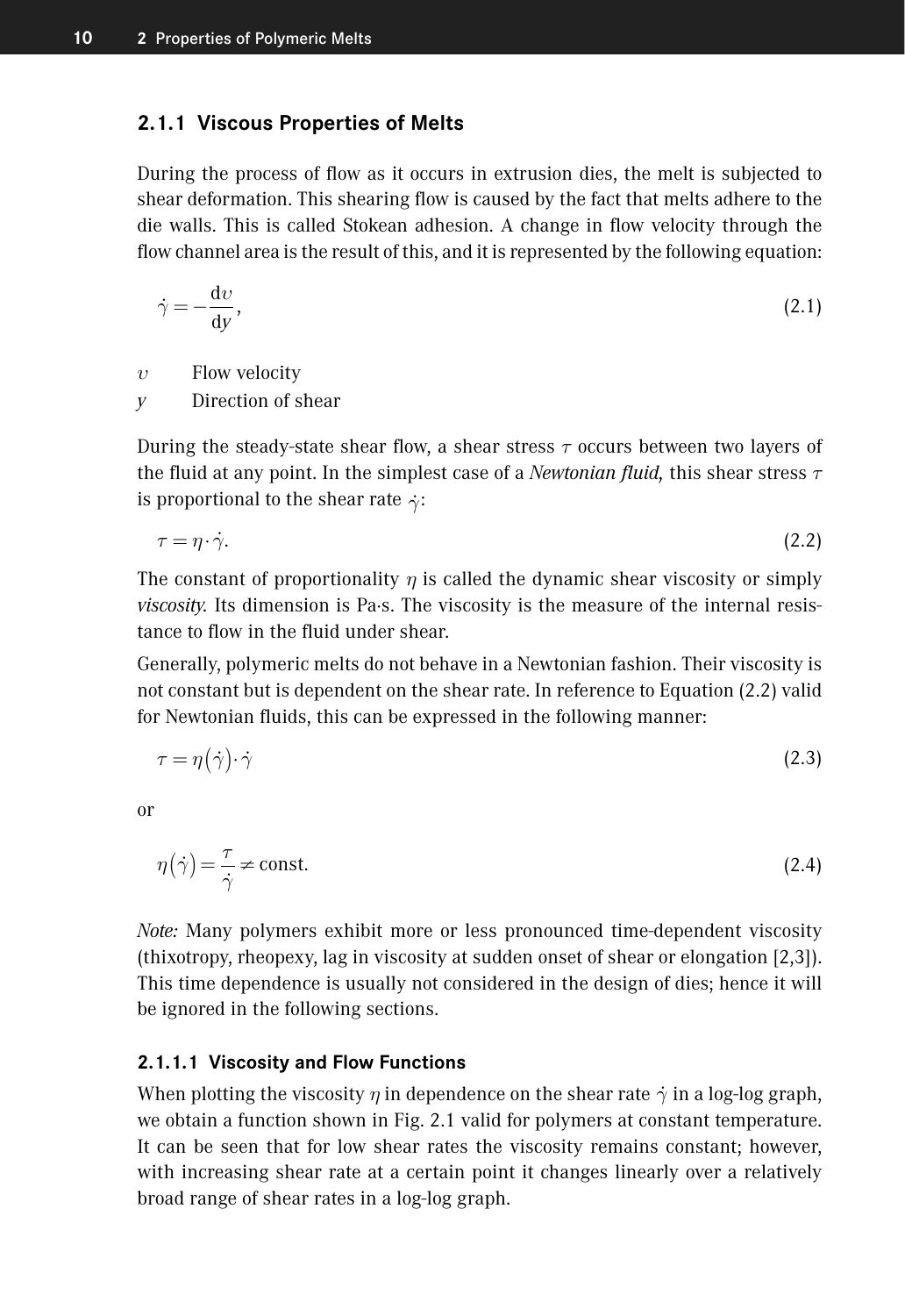This, the reduction of viscosity with increased shear rate, is referred to as pseudoplastic or shear-thinning behavior. The constant viscosity at low shear rates is called zero-shear viscosity,  $\eta_0$ .



Shear rate la *i* 

**Figure 2.1** Representation of the dependence of viscosity on the shear rate by a viscosity curve

Besides the graphic representation of viscosity vs. shear rate, the so-called *viscosity curve,* the relationship between shear stress and shear rate (also in a log-log graph) is referred to as a *flow curve* (Fig. 2.2). For a Newtonian fluid, the shear rate is directly proportional to the shear stress. A log-log graph therefore is a straight line with a slope of 1, which means that the angle between the abscissa and the flow curve is 45°. Any deviation from this slope directly indicates a non-Newtonian behavior.



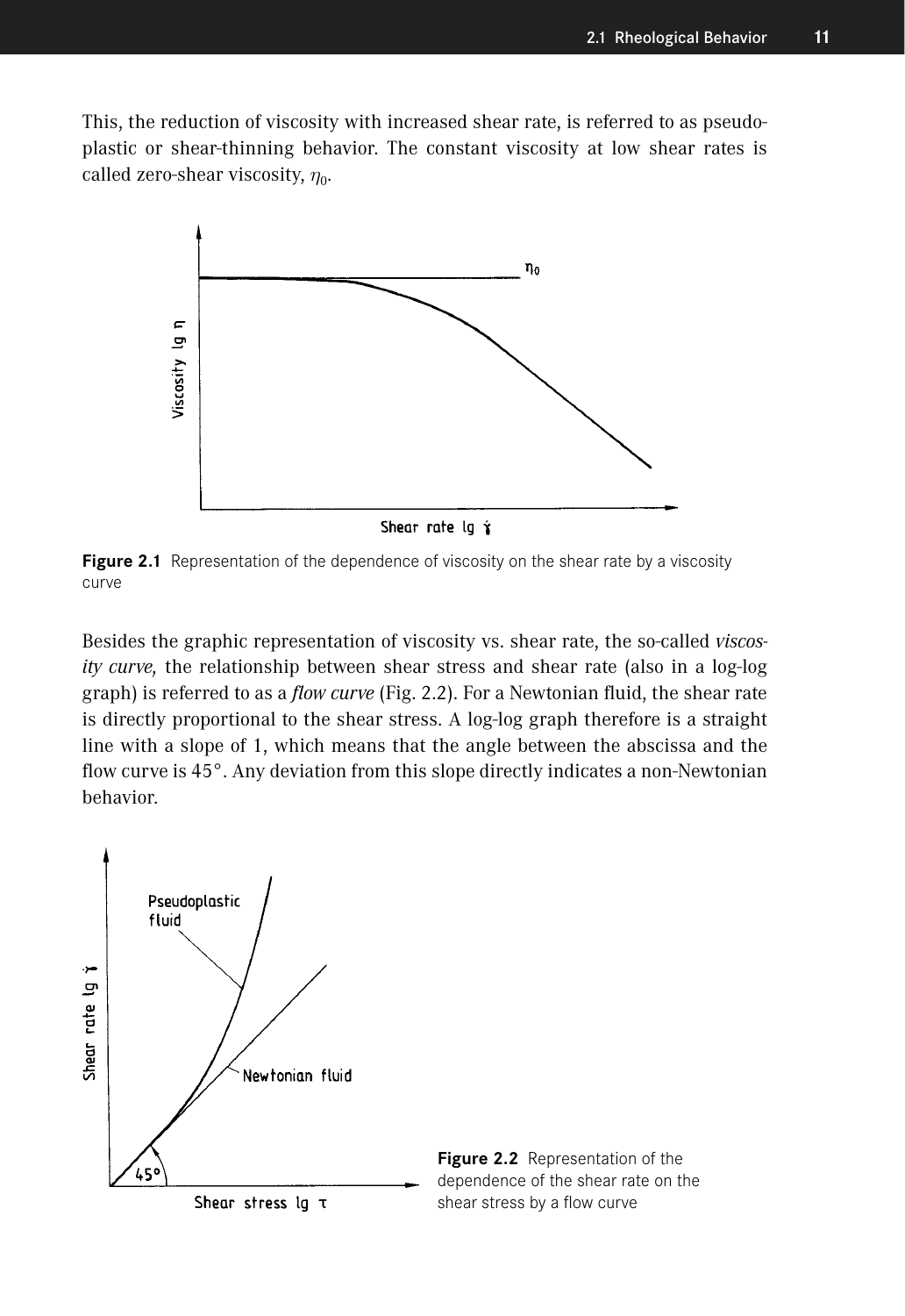For a pseudoplastic fluid, the slope is greater than 1, meaning that the shear rate increases progressively with increasing shear stress. Conversely, the shear stress increases with the shear rate in a less-than-proportional relationship (see also Chapter 3).

#### **2.1.1.2 Mathematical Description of the Pseudoplastic Behavior of Melts**

Various models describing the viscosity and flow curves were developed mathematically. They differ in the mathematical methods used on one hand and in the adaptability and hence accuracy on the other. An overview and examples are given in the literature [2,4]. The most widely used models for thermoplastics and rubbers will be discussed in the following section.

#### *Power Law of Ostwald and de Waele* **[5,6]**

When plotting the flow curves of different polymers in a log-log graph, curves are obtained that consist of two approximately linear sections and one transition region (Fig. 2.3). In many cases we can operate in one of those two regions, so these sections of the curve can be mathematically represented in the following general form:

$$
\dot{\gamma} = \phi \cdot \tau^{\mathfrak{m}} \tag{2.5}
$$

Equation (2.5) is called the *power law of Ostwald and de Waele*. The parameters are *m*, the flow exponent, and  $\phi$ , the fluidity. Characteristic for the ability of a material to flow and its deviation from Newtonian behavior is the flow exponent *m*. It can be expressed by the following relation:

$$
m = \frac{\Delta \lg \dot{\gamma}}{\Delta \lg \tau} \tag{2.6}
$$

Note that *m* is also the slope of the flow curve in the given sections of the log-log diagram (Fig. 2.3).

The value of *m* for polymeric melts lies between 1 and 6; for the range of shear rates between approximately  $10^0$  and  $10^4$  s<sup>-1</sup> applicable to the design of extrusion dies, the corresponding values of *m* are between 2 and 4. For  $m = 1$ ,  $\phi = 1/n$ , which is the case of a Newtonian flow.

Since

$$
\eta = \frac{\tau}{\dot{\gamma}}
$$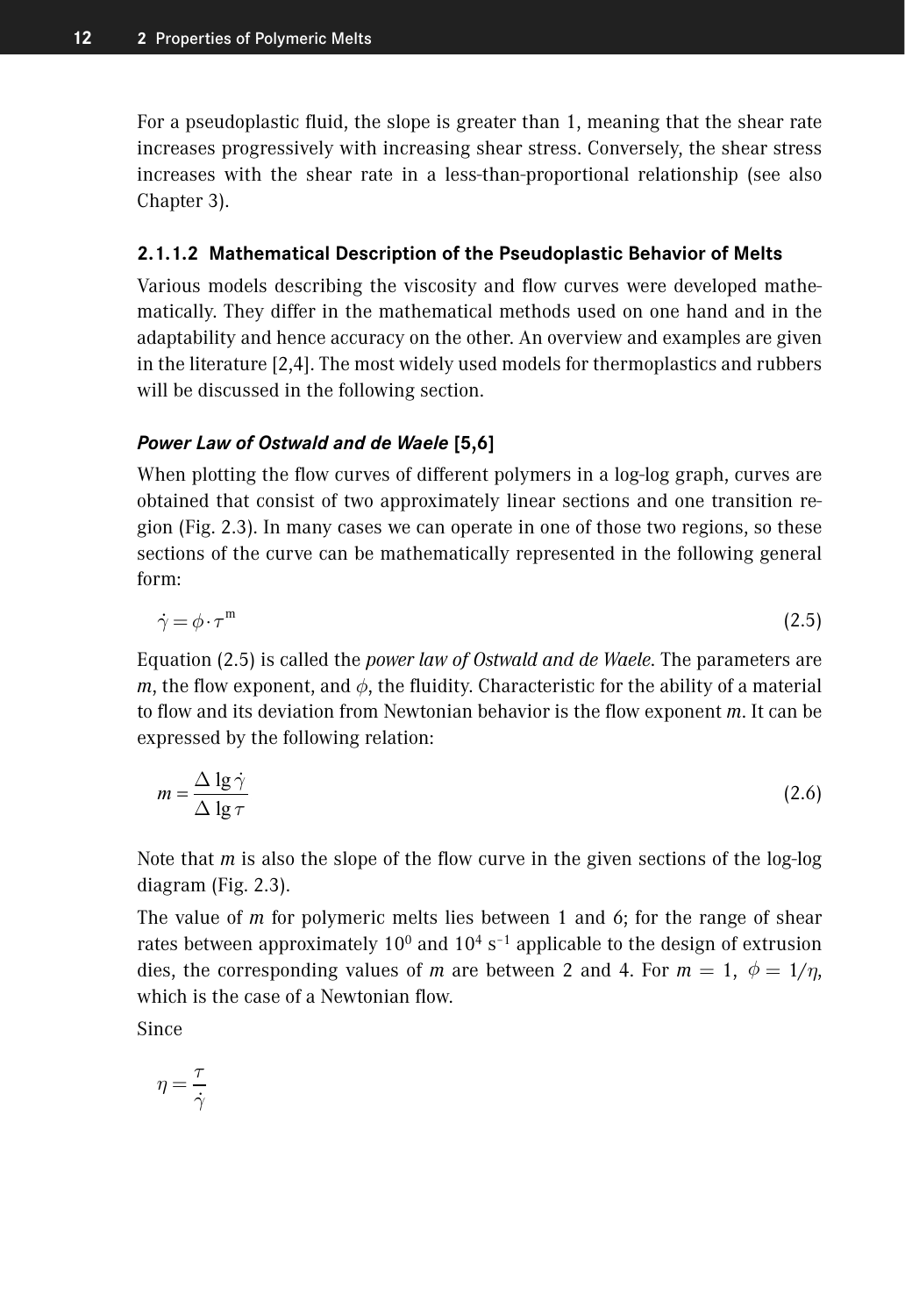we obtain from Equation (2.5):

$$
\eta = \phi^{-1} \cdot \tau^{1-m} = \phi^{-\frac{1}{m}} \cdot \dot{\gamma}^{\frac{1}{m}-1}.
$$
\n(2.7)

By substituting  $k = \phi$ <sup>-</sup> 1  $\frac{1}{m}$  and  $n = \frac{1}{m}$  we obtain the usual representation of the viscosity function:

$$
\eta = k \cdot \dot{\gamma}^{n-1}.\tag{2.8}
$$

The factor  $k$  is called the consistency factor. It represents the viscosity at a shear rate of  $\dot{\gamma} = 1/s$ . The viscosity exponent *n* is equal to 1 for Newtonian behavior, and its value for most polymers is between 0.2 and 0.7. It represents the slope of the viscosity curve in the observed range.

The power law is very simple mathematically: it allows an analytical treatment of almost all simple flow problems that can be solved for Newtonian fluids (see Chapter 3). The disadvantage of the power law is that when the shear rate drops to zero, the viscosity value becomes infinity, and therefore the shear-rate-independent Newtonian region cannot be depicted. Another disadvantage is that the flow exponent *m* enters into the dimension of the fluidity.



**Figure 2.3** Approximation of the flow curve by the power law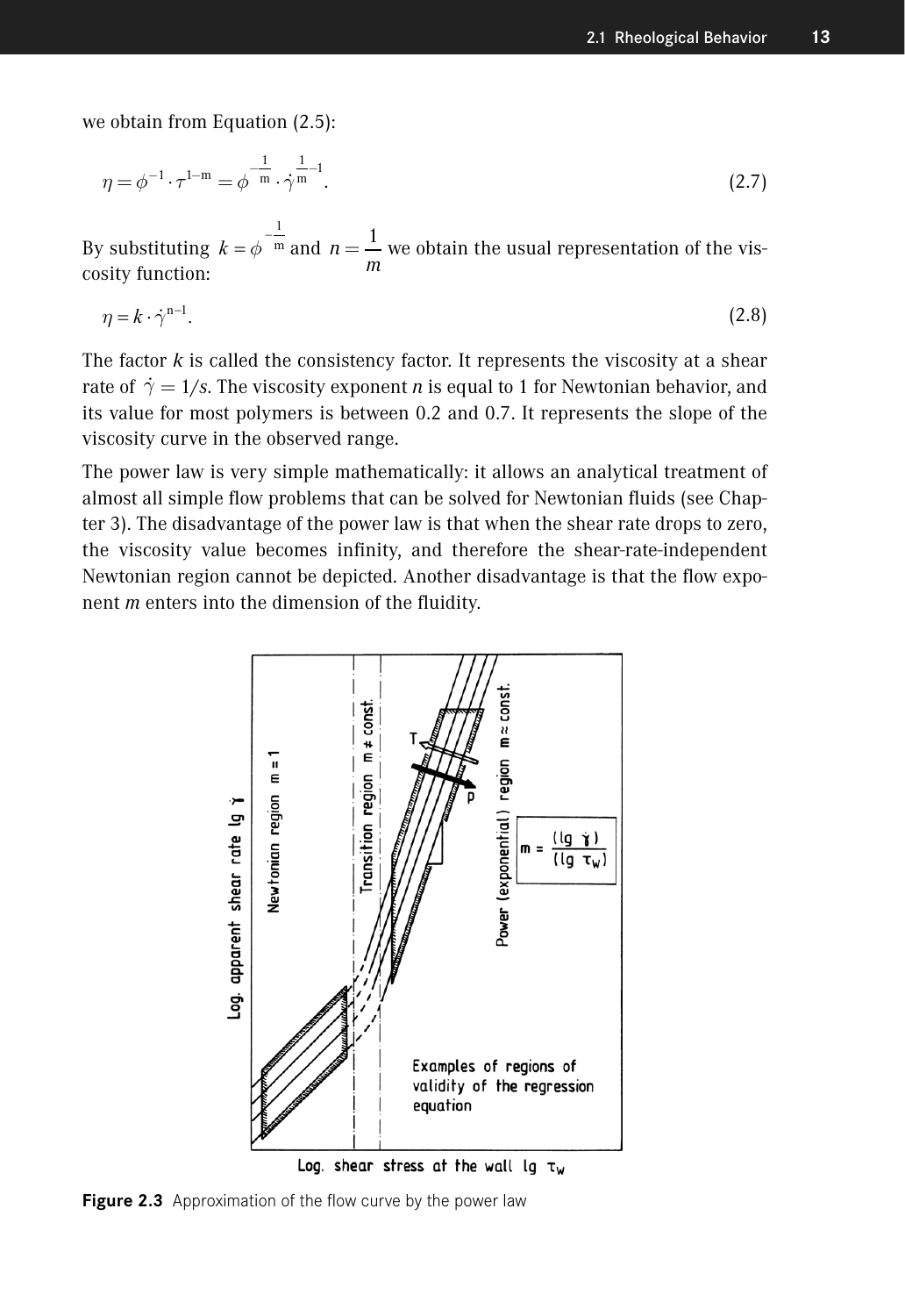Generally, the power law can be used to represent a flow or viscosity curve with an acceptable accuracy over only a certain range of shear rates. The size of this range at a given accuracy depends on the curvature of the graph's representation of this function.

If a flow curve has to be described by the power law over a large range, it has to be divided into segments, each with its own values of  $\phi$  and  $m$  to be determined [7]. Therefore, in the collection of standard rheological material data [8,9], there will be different values of  $\phi$  and *m* corresponding to different ranges of shear rates.

#### *Prandtl-Eyring Constitutive (sinh) Equation* **[7,10–12]**

This model was developed by Prandtl and Eyring from observation of the placeexchange processes of molecules during flow. It takes the following form:

$$
\dot{\gamma} = C \cdot \sinh\left(\frac{\tau}{A}\right) \tag{2.9}
$$

with material constants  $C$  in  $[s^{-1}]$  and  $A$  in  $[N/m^2]$ .

The advantage of the Prandtl-Eyring model is that it describes a finite viscosity at small shear rates (zero-shear viscosity) and that it is readily applicable in dimensional analysis [13,14]. Its mathematical application is somewhat difficult, however, because of its unwieldiness.

#### *Carreau Constitutive Equation* **[9,15,16]**

This model, which is gaining increasing importance in the design of extrusion dies, is represented by the following equation:

$$
\eta(\dot{\gamma}) = \frac{A}{\left(1 + B \cdot \dot{\gamma}\right)^c} \tag{2.10}
$$

where *A* describes zero-shear viscosity in [Pa·s], *B* the so-called reciprocal transition rate in [s], and *C* [–] the slope of the viscosity curve in the pseudoplastic region at  $\dot{\gamma} \rightarrow \infty$  (Fig. 2.4).

This model by Carreau has an advantage in that it represents the actual behavior of the material over a much broader range of shear rates than the power law, and it produces reasonable viscosity values at  $\dot{\gamma} \rightarrow 0$ .

In addition, it is applicable for the calculation of the correlation between pressure and throughput in a consistent analytical form for both a capillary and a slit die [9,16]. As a result, this model allows rough calculations by means of a pocket calculator. This is particularly useful when a convenient approximate calculation rather than exact analytical solution is required [9,16].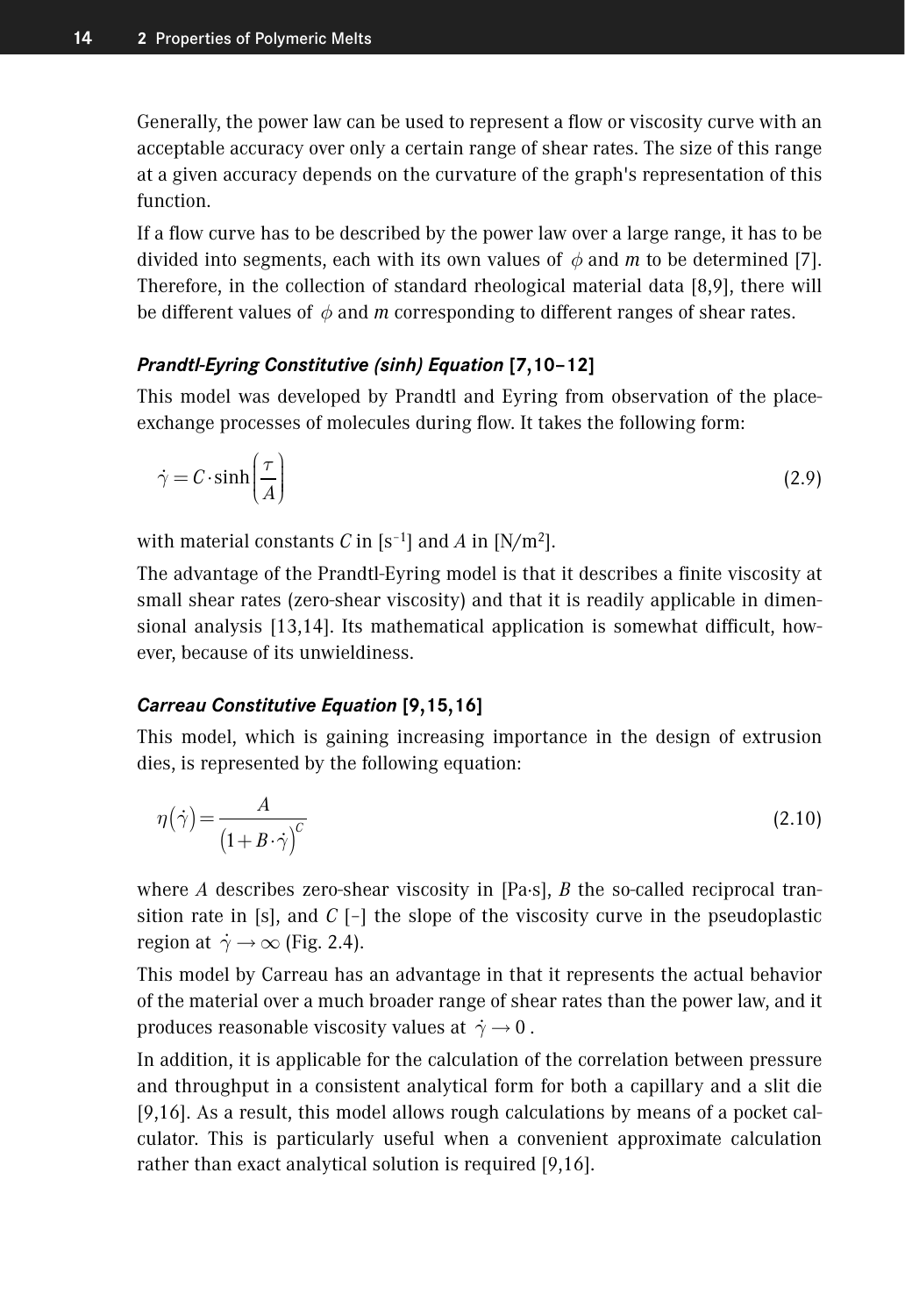

Figure 2.4 Approximation of the viscosity curve by the Carreau constitutive equation

#### *Universal Viscosity Function by Vinogradov and Malkin* **[17,18]**

Vinogradov and Malkin [17] found that, in a temperature-invariant representation (see Section 2.1.1.3), the viscosity functions of the following materials fall within the scatter range shown in Fig. 2.5: polyethylene, polypropylene, polystyrene, polyisobutylene, polyvinylbutyrate, natural rubber, butadiene–styrene rubber, as well as cellulose acetate.



**Figure 2.5** Universal viscosity curve according to *Vinogradov* and *Malkin*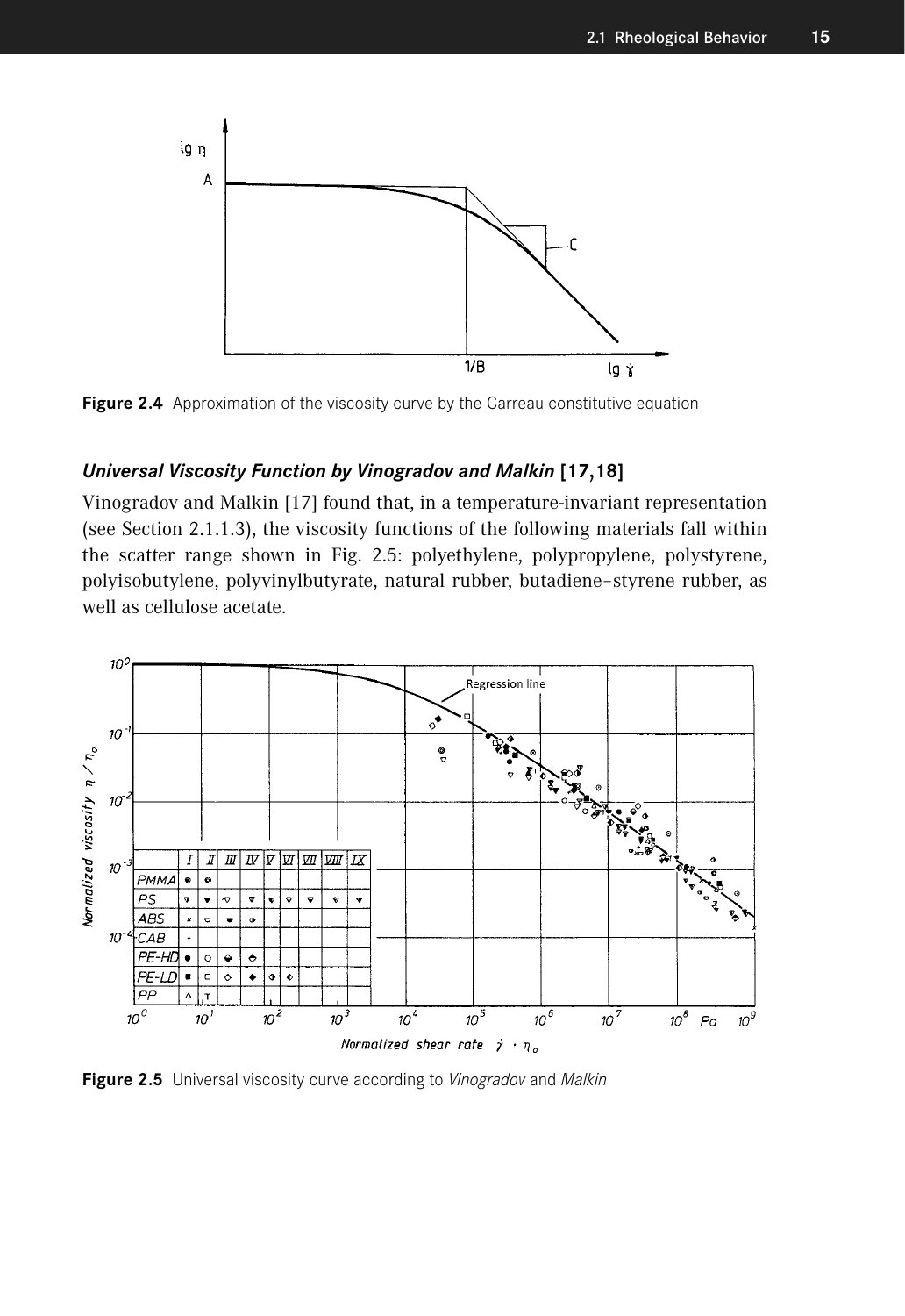The regression line can be considered, at least for the purpose of estimation, to be apparently a universal viscosity function, independent of temperature and pressure. This function allows the estimation of the viscosity behavior over a wide range of shear rates when only one point is known, while the zero-shear viscosity is determined by iteration.

The graphic representation of this universal viscosity function is given by the following regression formula [17]:

$$
\eta(\dot{\gamma}) = \frac{\eta_0}{1 + A_1 \cdot (\eta_0 \cdot \dot{\gamma})^{\alpha} + A_2 \cdot (\eta_0 \cdot \dot{\gamma})^{2\alpha}}
$$
\n(2.11)

where

 $\eta_0$  Zero-shear viscosity, i.e., the limiting value of viscosity for  $\dot{\gamma} \rightarrow 0$  $A_1$  1.386  $\times$  10<sup>-2</sup>  $A_2$  1.462 × 10<sup>-3</sup>  $\alpha$  0.355

Here,  $A_1$  and  $A_2$  depend on the units of viscosity and shear rate. The values shown here are valid for the following units:  $[\eta] = \text{Pa} \cdot \text{s}$  and  $[\dot{\gamma}] = \text{s}^{-1}$ .

The advantage of the universal Vinogradov function is that it only contains one free parameter, namely zero-shear viscosity  $\eta_0$ , which can be readily determined by the measurements of viscosity. When keeping the regression coefficients *A*1,  $A_2$ , and  $\alpha$  constant, the accuracy of the relation becomes limited. For  $\dot{\gamma} \rightarrow 0$  the Vinogradov function approaches the limiting value, namely  $\eta_0$ .

In the following section, it will be shown briefly how to calculate, by a simple iteration, the zero-shear viscosity from a measured point  $[\dot{\gamma}_n, \eta(\dot{\gamma}_n)]$  with shear rate  $\dot{\gamma}_p$  and viscosity  $\eta(\dot{\gamma}_p)$ . However, the viscosity function obtained by this procedure is only an estimation, and it cannot replace the viscosity measurement in the entire relevant range of shear rates.

The deviations from the actual function are increasing with increasing distance from the known point on the curve  $[\dot{\gamma}_{\rm p};\eta(\dot{\gamma}_{\rm p})]$ .

First, the known values are put into Equation (2.11), which is then rearranged as follows:

$$
\eta_0 = \eta(\dot{\gamma}_p) \cdot \left[ 1 + A_1 \cdot (\eta_0 \cdot \dot{\gamma}_p)^{\alpha} + A_2 \cdot (\eta_0 \cdot \dot{\gamma}_p)^{2\alpha} \right].
$$
\n(2.12)

Equation (2.12) contains  $\eta_0$  on both sides. An explicit solution for  $\eta_0$  is not possible. Therefore it is subjected to an iteration procedure. It follows

$$
\eta_{0_{n+1}} = \eta(\dot{\gamma}_p) \cdot \left[ 1 + A_1 \cdot \left( \eta_{0_n} \cdot \dot{\gamma}_p \right)^{\alpha} + A_2 \cdot \left( \eta_{0_n} \cdot \dot{\gamma}_p \right)^{2\alpha} \right].
$$
\n(2.13)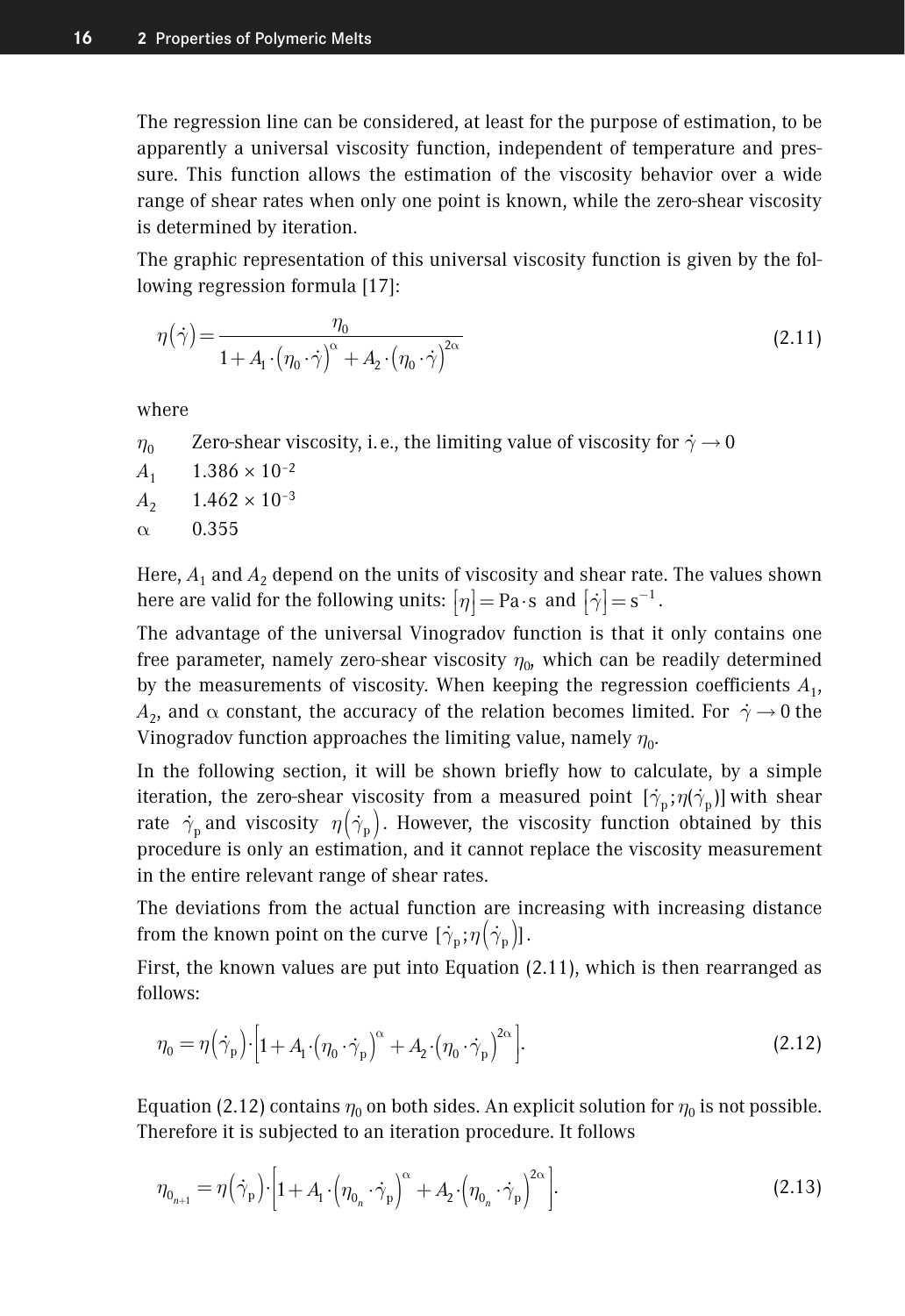From Equation (2.13) results, with the estimated value of  $\eta_0$ , an improved estimated value of the zero-shear viscosity  $\eta_{0_{n+1}}$  in the *n*th iteration step. The value of  $\eta_{0_{n+1}}$  is then put into the  $(n + 1)$ th iteration step using Equation (2.13). The following iteration process results:

- Step 0:  $\,$  Set  $\, \eta_{0_0}$ equal to the known value of viscosity,  $\eta(\dot{\gamma}_{\mathrm{p}}) .$
- Step 1: Calculate the new estimated value for  $\eta_0$  by putting the previous estimated value into Equation (2.13).
- Step 2: Decision: If the difference of the two subsequent estimated values is small enough, the iteration is stopped. The last estimated value for  $\eta_0$  is the desired result. If the difference is not small enough, return to step 1

A sufficiently accurate result is usually found after 5 to 10 iterations. The iteration pattern can be easily programmed on a pocket calculator because very few programming steps are required.

Of course, the Vinogradov model in its general form can also be used for the description of the viscosity function. In this case  $A_1$ ,  $A_2$ , and  $\alpha$  are free parameters, which can be determined by regression analysis. By this a more accurate approximation is possible than with the parameters of the universal function.

On the other hand, as a universal function defined by the regression line drawn through the data points (Fig. 2.5), any model that approximates the curve with a satisfactory accuracy can be used here instead of Equation (2.11).

#### *Herschel-Bulkley Model* **[2,12,19]**

With many polymers, especially with rubbers, a so-called yield stress is observed. Such fluids start to flow only when a finite shear stress is exceeded (yield stress). Fluids exhibiting this behavior are called Bingham fluids.

The flow curve of a Bingham fluid is shown schematically in Fig. 2.6. It is clearly seen that the shear rate is equal to zero up to the yield stress,  $\tau_0$ , which means no flow occurs. Only beyond  $\tau_0$  will there be flow. This means that the viscosity below the yield stress is infinite [2].



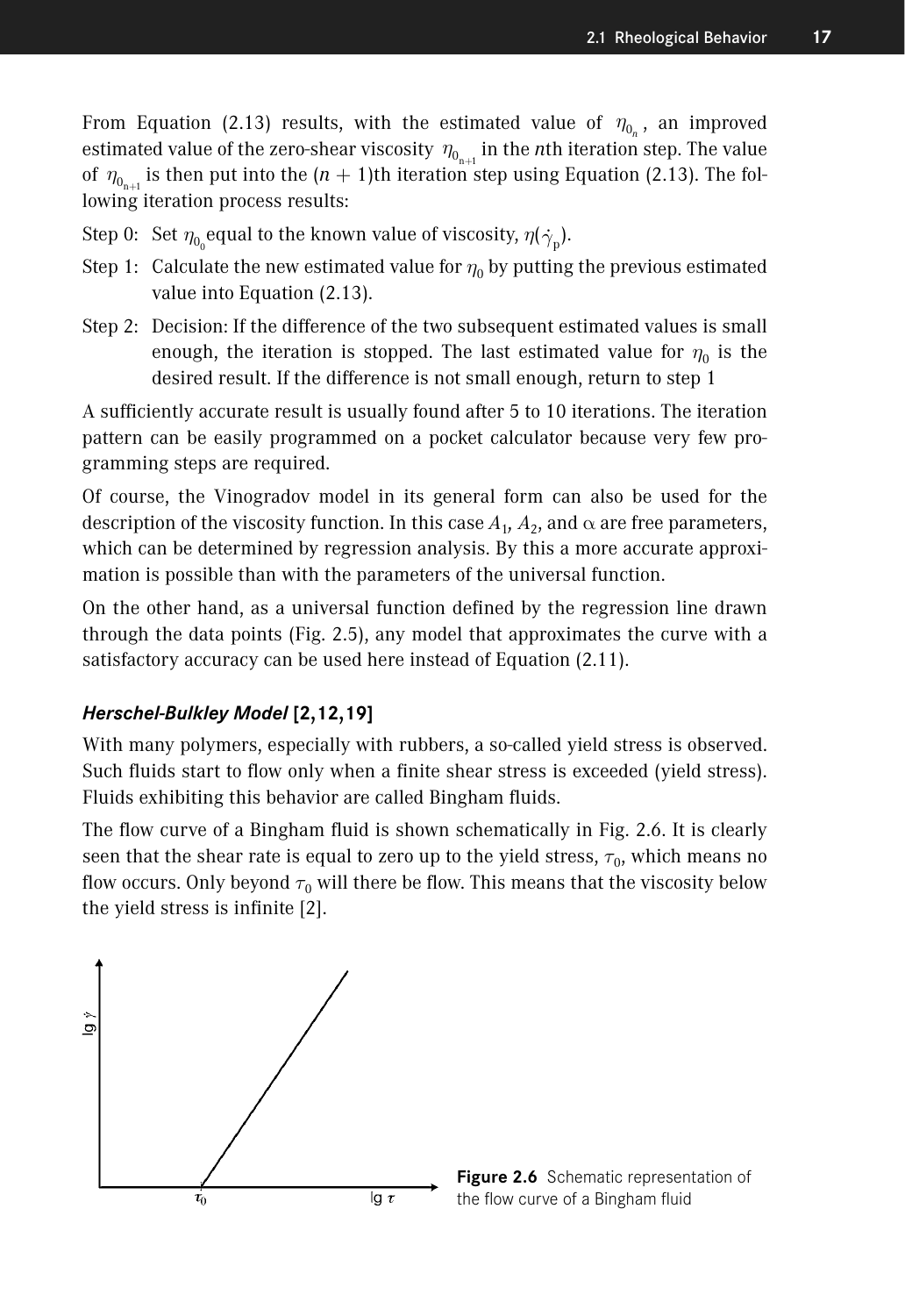In a developed flow rate profile of a Bingham fluid, there will be one range of shear flow in which the shear stress  $\tau$  is larger than  $\tau_0$  and another one in which  $\tau$  is smaller than  $\tau_0$  (Fig. 2.7 [20]). Figure 2.7 also shows that the proportion of the so-called plug flow diminishes with the increase in the ratio of the shear stress at the wall and the yield stress. Therefore, the plug-shear flow model is valid when the shear stress at the wall is low, that is, when there is a small volumetric flow rate or a large die cross section.



**Figure 2.7** Velocity profile of a Bingham fluid in dependence on the shear stress at the wall and the yield stress [20]: (a) low shear stress, (b) high shear stress

The Herschel-Bulkley model [19] has been successful in describing the flow behavior of polymers with a yield stress. This model results from the combination of a simplified Bingham model (with  $\eta$  = const. for  $\tau > \tau_0$  [2]) and the power law, yielding

$$
\dot{\gamma} = \phi \cdot (\tau - \tau_0)^{\mathfrak{m}}. \tag{2.14}
$$

For  $\tau_0 = 0$  the relation becomes the power law (Equation (2.5)) and for  $m = 1$  the simple Bingham model.

When rearranging Equation (2.14) the following expression for the shear stress is obtained:

$$
\tau - \tau_0 = k \cdot \dot{\gamma}^{n-1} \cdot \dot{\gamma} \tag{2.15}
$$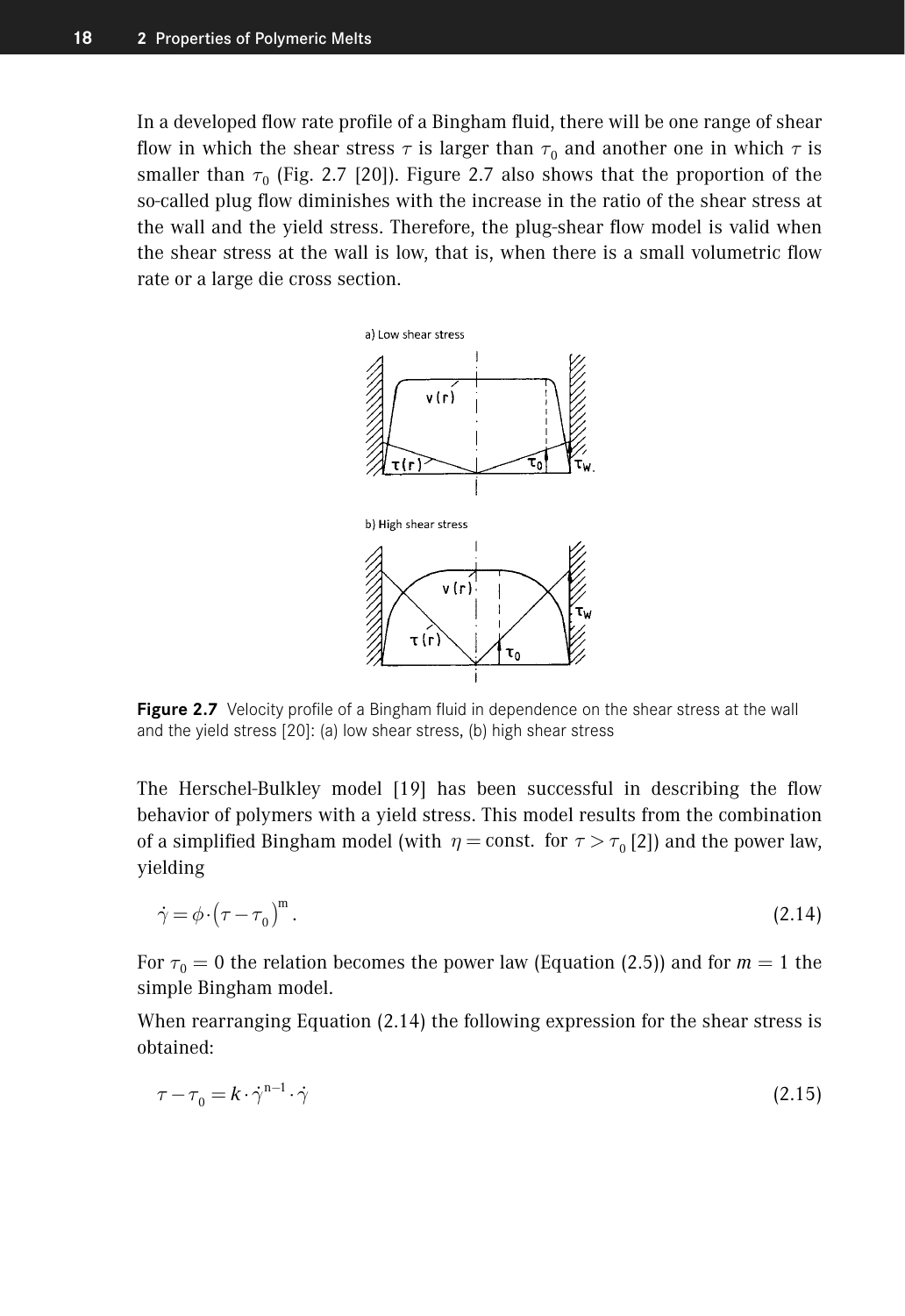where

$$
k = \phi^{-\frac{1}{m}} \quad \text{and} \quad n = \frac{1}{m}.
$$

with

$$
\eta = \frac{\tau - \tau_0}{\dot{\gamma}}\tag{2.16}
$$

A relation analogous to the power law (Equation (2.8)) is derived from Equation (2.15) for  $\tau > \tau_0$ :

$$
\eta=k\cdot{\dot{\gamma}}^{\mathrm{n}-1}
$$

#### **2.1.1.3 Influence of Temperature and Pressure on the Flow Behavior**

Factors determining the flow of melts besides shear rate  $\dot{\gamma}$  and shear stress  $\tau$  for a specific polymer melt are the melt temperature *T*, the hydrostatic pressure in the melt  $p_{\text{hvd}}$ , the molecular weight, and the molecular weight distribution, as well as additives, such as fillers and lubricants. For a given polymer formulation, the only free variables having an effect are  $\dot{\gamma}$  or  $\tau$ ,  $p_{\text{hvd}}$ , and *T*.

Figure 2.8 (from [21]) illustrates a quantitative effect of the changes in temperature and pressure on the shear viscosity: an increase in pressure of approximately 550 bar for an observed sample of PMMA (polymethylmethacrylate) resulted in a tenfold increase in viscosity. Or, in order to keep viscosity constant, in this case the temperature would have to be increased by approximately 23 °C.



**Figure 2.8** Viscosity as a function of temperature and of hydrostatic pressure (according to [21])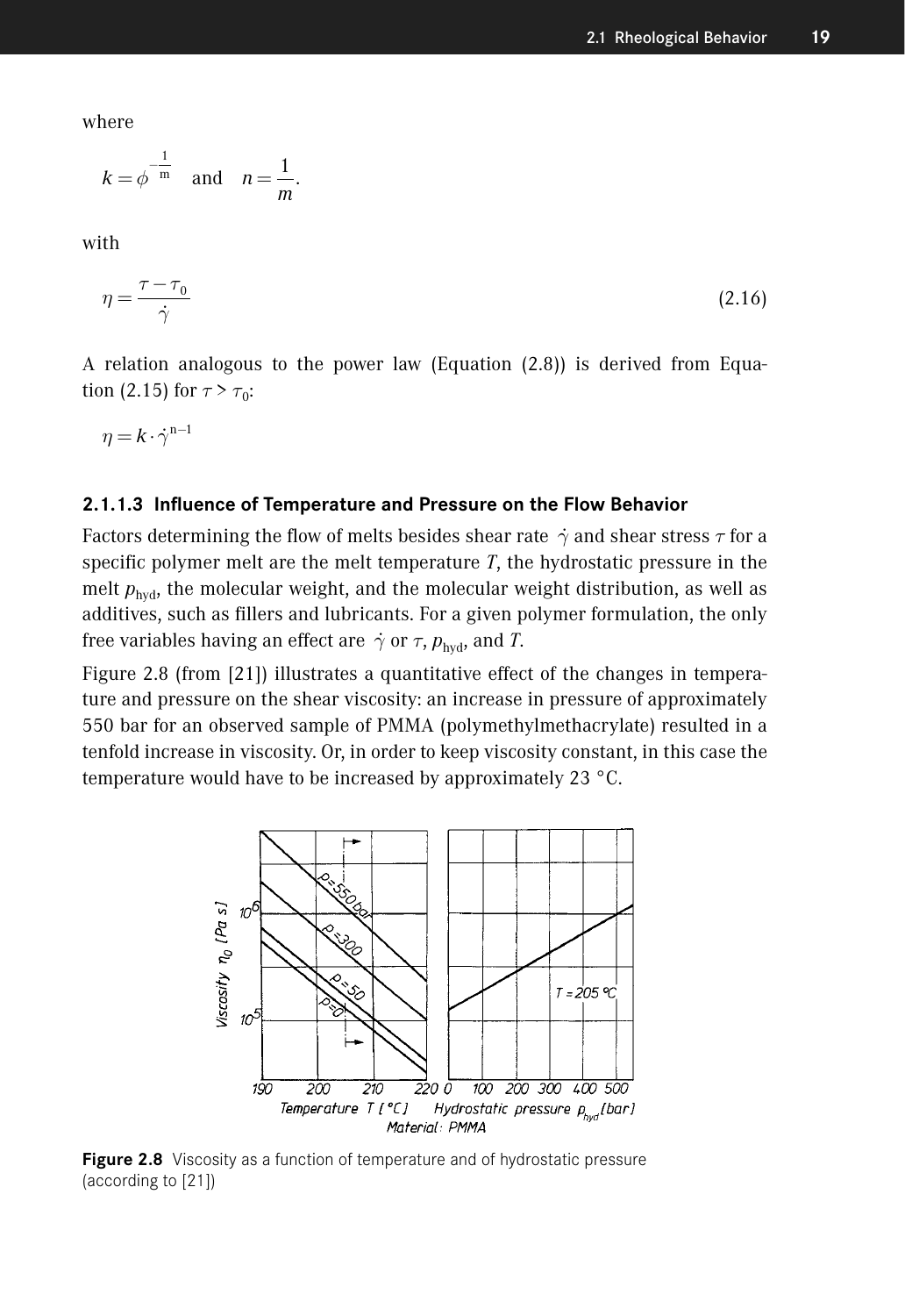Figure 2.9 [22] provides a picture of the behavior of viscosity with the change of temperature for various polymers. It can be clearly seen that semicrystalline polymers, which have a low  $T<sub>g</sub>$  when compared to amorphous polymers, exhibit a considerably lesser temperature dependence of their viscosity than the latter. This influence on the ability of polymers to flow can be essentially caused by two factors [23,24]:



**Figure 2.9** Change in viscosity with temperature for different polymers [22]

- A thermally activated process causing the mobility of segments of a macromolecular chain (i. e., the intramolecular mobility)
- The probability that there is enough free volume between the macromolecular chains allowing their place exchange to occur

#### *The Influence of Temperature*

When plotting viscosity curves at varied temperatures for identical polymer melts in a log-log graph (Fig. 2.10), the following can be established:

- First, the effect of temperature on the viscosity is considerably more pronounced at low shear rates, particularly in the range of the zero-shear viscosity, when compared to that at high shear rates.
- Second, the viscosity curves in the diagram are shifted with the temperature, but their shape remains the same.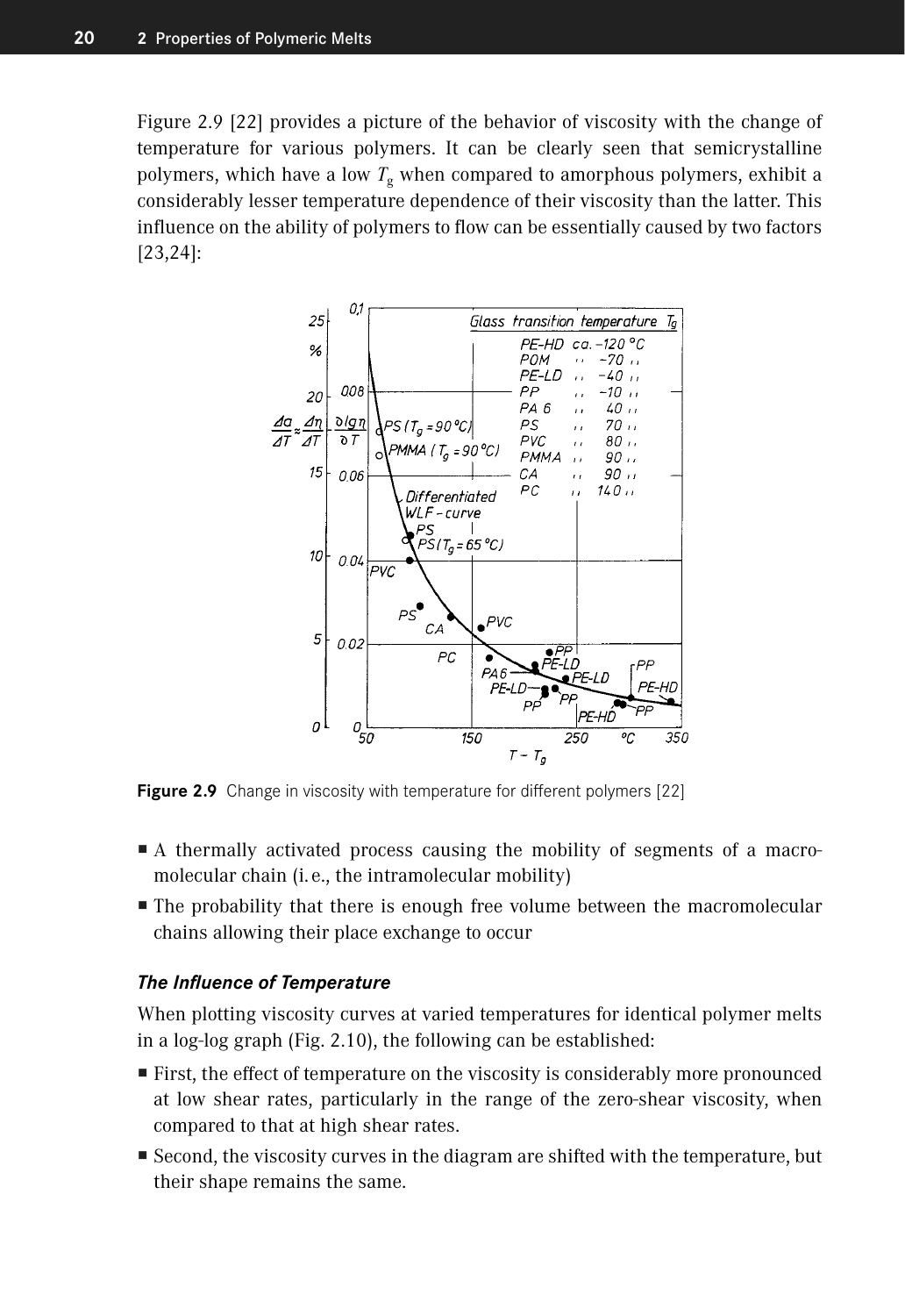It can be shown that for almost all polymeric melts (so-called thermorheologically simple fluids [25]) the viscosity curves can be transformed into a single master curve that is independent of temperature. This is done by dividing the viscosity by the temperature corresponding to  $\eta_0$  and multiplying the shear rate with  $\eta_0$ [1,2,25,26]. Graphically, this means that the curves are shifted along a straight line with a slope of  $-1$ , i.e., along a line  $log(\eta_0(T))$  to the right and simultaneously downward and thus transformed into a single curve (Fig. 2.10). This is referred to as the *time-temperature superposition principle*.



**Figure 2.10** Viscosity curves for cellulose acetate butyrate (CAB) at various temperatures

This time-temperature superposition leads to the plotting of the reduced viscosity  $\eta/\eta_0$  against  $\eta_0 \dot{\gamma}$ . In this way a single characteristic function for the polymer is obtained:

$$
\frac{\eta(\dot{\gamma},T)}{\eta_0(T)} = f(\eta_0(T)\cdot\dot{\gamma}).\tag{2.17}
$$

Here, *T* as the reference temperature can be chosen freely.

When seeking the viscosity function for a certain temperature *T* with only the master curve or the viscosity curve at a certain other temperature  $T_0$  given, a temperature shift is necessary to obtain the required function. First, it is not known how much the curve has to be shifted. The shift factor  $a_T$  required here can be found as follows:

$$
a_{\rm T} = \frac{\eta_0(T)}{\eta_0(T_0)} \quad \text{or} \quad \lg a_{\rm T} = \lg \frac{\eta_0(T)}{\eta_0(T_0)}.
$$
 (2.18)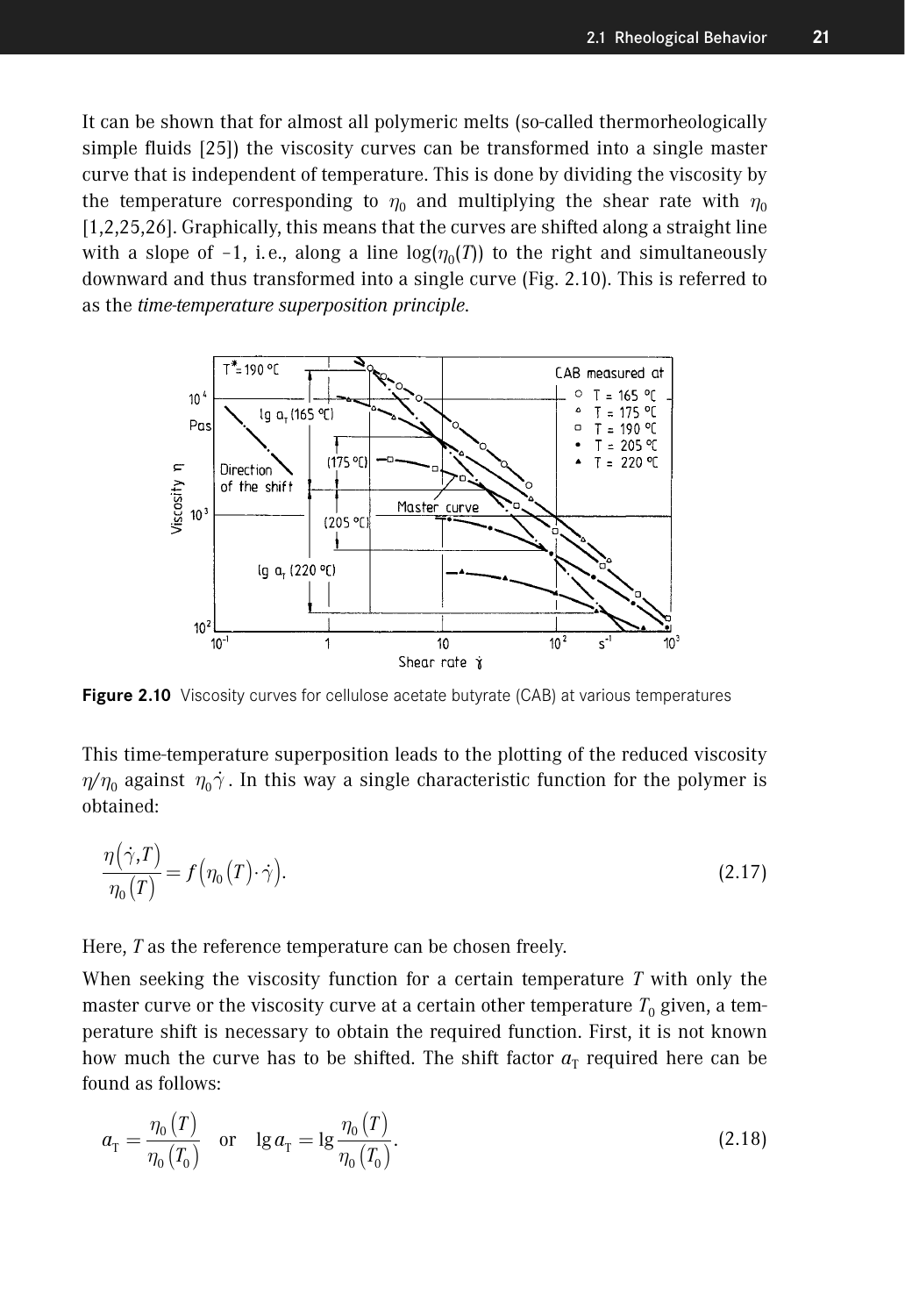The quantity  $\lg a_{\rm T}$  is the distance that the viscosity curve at the reference temperature  $T_0$  has to be shifted in the direction of the respective axes (Fig. 2.11).



**Figure 2.11** Time-temperature superposition principle for a viscosity function

There are several formulas for the calculation of the temperature shift factor. Two of them are the most important and should be mentioned, namely the Arrhenius law and the WLF equation.

The Arrhenius law can be derived from the study of a purely thermally activated process of the interchange of places of molecules:

$$
\lg a_{\rm T} = \lg \frac{\eta_0(T)}{\eta_0(T_0)} = \frac{E_0}{R} \left( \frac{1}{T} - \frac{1}{T_0} \right). \tag{2.19}
$$

where  $E_0$  is the flow activation energy in J/mol specific for the given material, and *R* is the universal gas constant equal to 8.314 J/(mol·K).

The Arrhenius law is suitable particularly for the description of the temperature dependence of the viscosity of semicrystalline thermoplastics [9,25].

For small temperature shifts or rough calculations,  $a_T$  can be approximated from an empirical formula, which is not physically proven and which takes the following form [1,9]:

$$
\lg a_{\rm T} = -\alpha \cdot (T - T_0) \tag{2.20}
$$

where  $\alpha$  is the temperature coefficient of viscosity specific to the given material.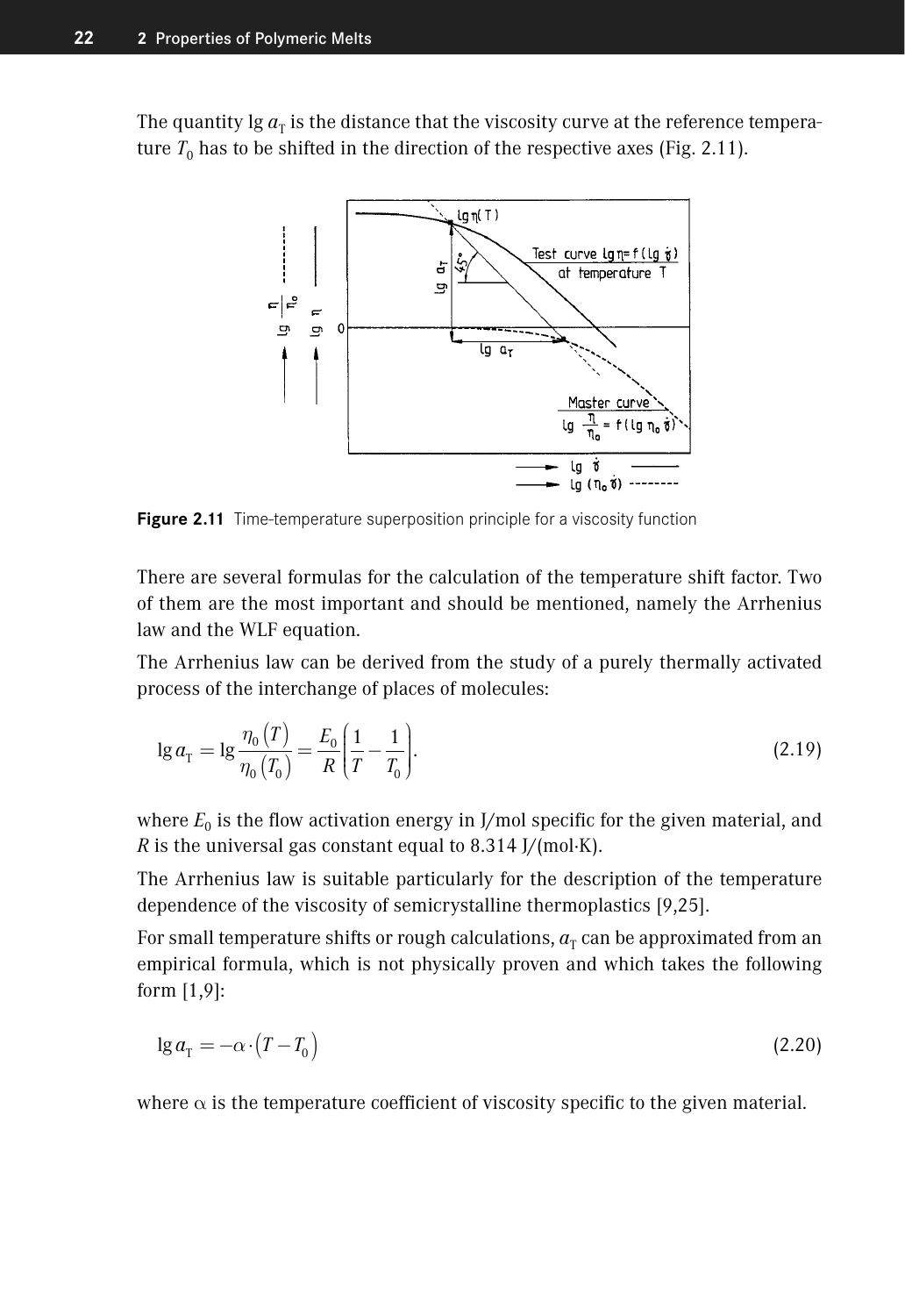Another approach based on the free volume, i. e., the probability of the place exchange, was developed by *Williams, Landel,* and *Ferry* [27]. It was originally applied to the temperature dependence of relaxation spectra and later was applied to viscosity. The relationship (also known as the WLF equation) in its most usual form is

$$
\lg a_{\rm T} = \lg \frac{\eta(T)}{\eta(T_{\rm s})} = -\frac{C_{\rm t} \cdot (T - T_{\rm s})}{C_{\rm 2} + (T - T_{\rm s})},\tag{2.21}
$$

which relates the viscosity  $\eta(T)$  at the desired temperature T to the viscosity  $\eta(T_s)$ at the standard temperature  $T_s$  with shear stress being constant. For  $T_s$  equal approximately to  $T_g + 50$  K [27] (i.e., 50 K above the glass transition temperature),  $C_1 = -8.86$  and  $C_2 = 101.6$  K.

The glass transition temperatures of several polymers are shown in Fig. 2.9, and additional values are in [28]. The measurement of  $T<sub>g</sub>$  of amorphous polymers can be done in accordance with DIN EN ISO 75-2, Procedure A, which is a test for the deflection temperature of plastics under load; in the USA the corresponding ASTM standard is ASTM D 648 ISO 75. The softening temperature determined by this test can be set equal to  $T_g$  [7].

A more accurate description is possible when  $T_S$  (and, if necessary,  $C_1$  and  $C_2$ , which also can be considered as almost material independent) is determined from regression of the viscosity curves, measured at different temperatures. Although the WLF equation pertains by definition to amorphous polymers only and is superior to the Arrhenius law [9,24,25], it still can be used for semicrystalline polymers with an acceptable accuracy [22,29–32].

Figure 2.12 compares the determination of the shift factor  $a<sub>T</sub>$  obtained from the Arrhenius law to that from the WLF equation [30]. When operating within the temperature range ±30 K from the reference temperature, which is often sufficient for practical purposes, both relations are satisfactory.

There are basically two reasons for favoring the WLF equation, however:

- The standard temperature  $T_S$  is related to the known  $T_g$  for the given material with a high enough accuracy ( $T_s \approx T_g + 50$  K).
- The effect of pressure on the viscosity can be easily determined when operating above the standard temperature (this will be explained further at a later point).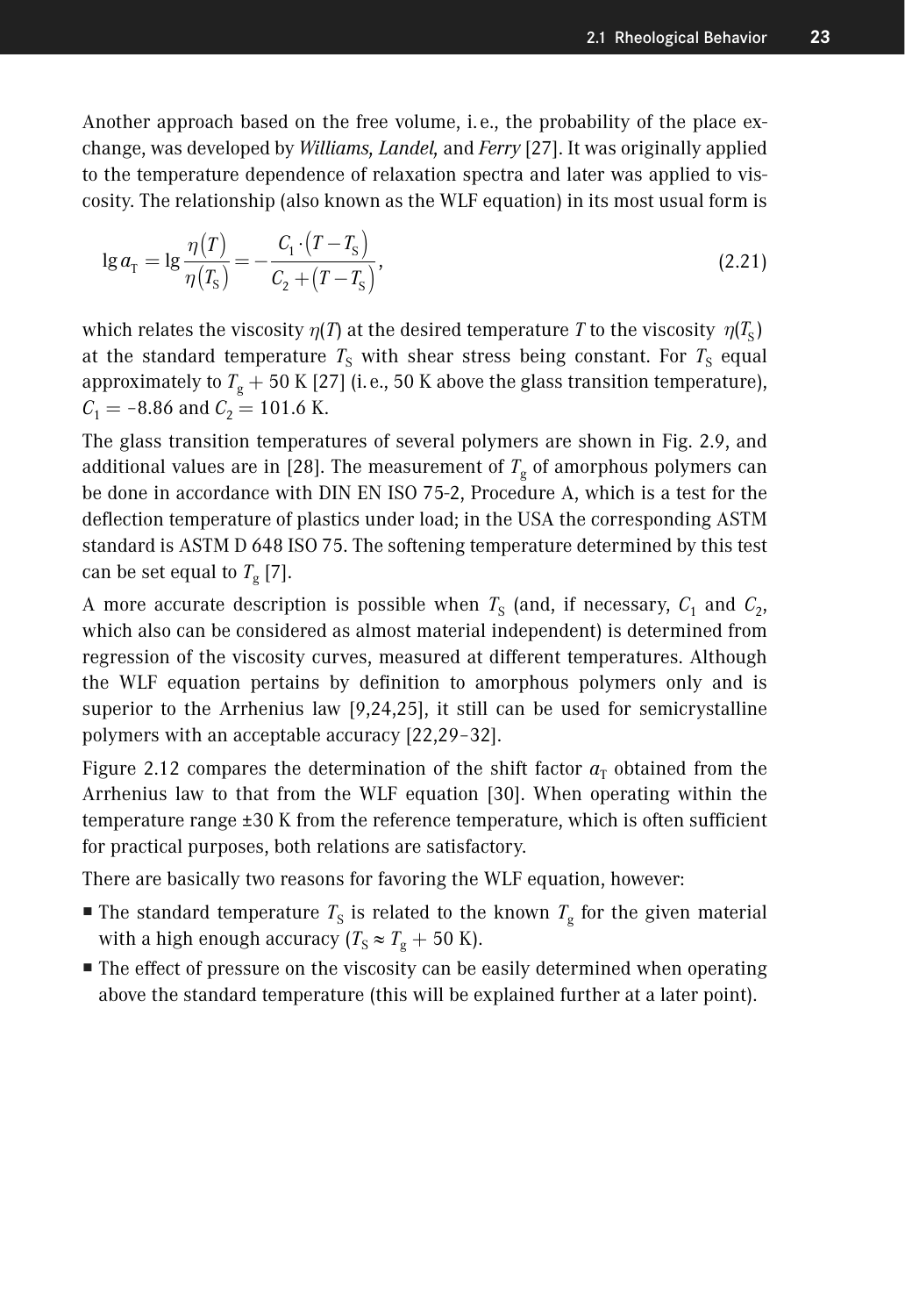

**Figure 2.12** Temperature shift factor  $a<sub>T</sub>$ for different polymers

When the shift of a viscosity curve from one arbitrary temperature  $T_0$  to the desired temperature *T* is performed using the WLF equation, Equation (2.21) is used twofold:

$$
\lg a_{\tau} = \lg \frac{\eta(T)}{\eta(T_0)} = \lg \left( \frac{\eta(T)}{\eta(T_0)} \cdot \frac{\eta(T_0)}{\eta(T_0)} \right) = \lg \left( \frac{\eta(T)}{\eta(T_0)} \right) + \lg \left( \frac{\eta(T_0)}{\eta(T_0)} \right) = \lg \left( \frac{\eta(T)}{\eta(T_0)} \right) - \lg \left( \frac{\eta(T_0)}{\eta(T_0)} \right) \tag{2.22}
$$
\n
$$
= \frac{C_1 \left( T_0 - T_0 \right)}{C_2 + \left( T_0 - T_0 \right)} - \frac{C_1 \left( T - T_0 \right)}{C_2 + \left( T - T_0 \right)},
$$

with  $C_1 = 8.86$  and  $C_2 = 101.6$  K, and  $T_0$  is the reference temperature at which the viscosity is known.

#### *The Influence of Pressure*

The effect of pressure on the flow behavior can be determined along with the expression for the temperature dependence from the WLF equation [29]. It turns out that the standard temperature  $T_s$ , which lies at approximately  $T_g + 50$  K, used in the WLF equation at 1 bar, increases with pressure. This shift corresponds in turn to the shift in  $T_g$ , which can be determined directly from a  $p$ - $\nu$ -*T* diagram [22,33].

The pressure dependence of the glass transition temperature can be assumed to be linear up to pressures of about 1000 bar (Fig. 2.13 [34]), thus: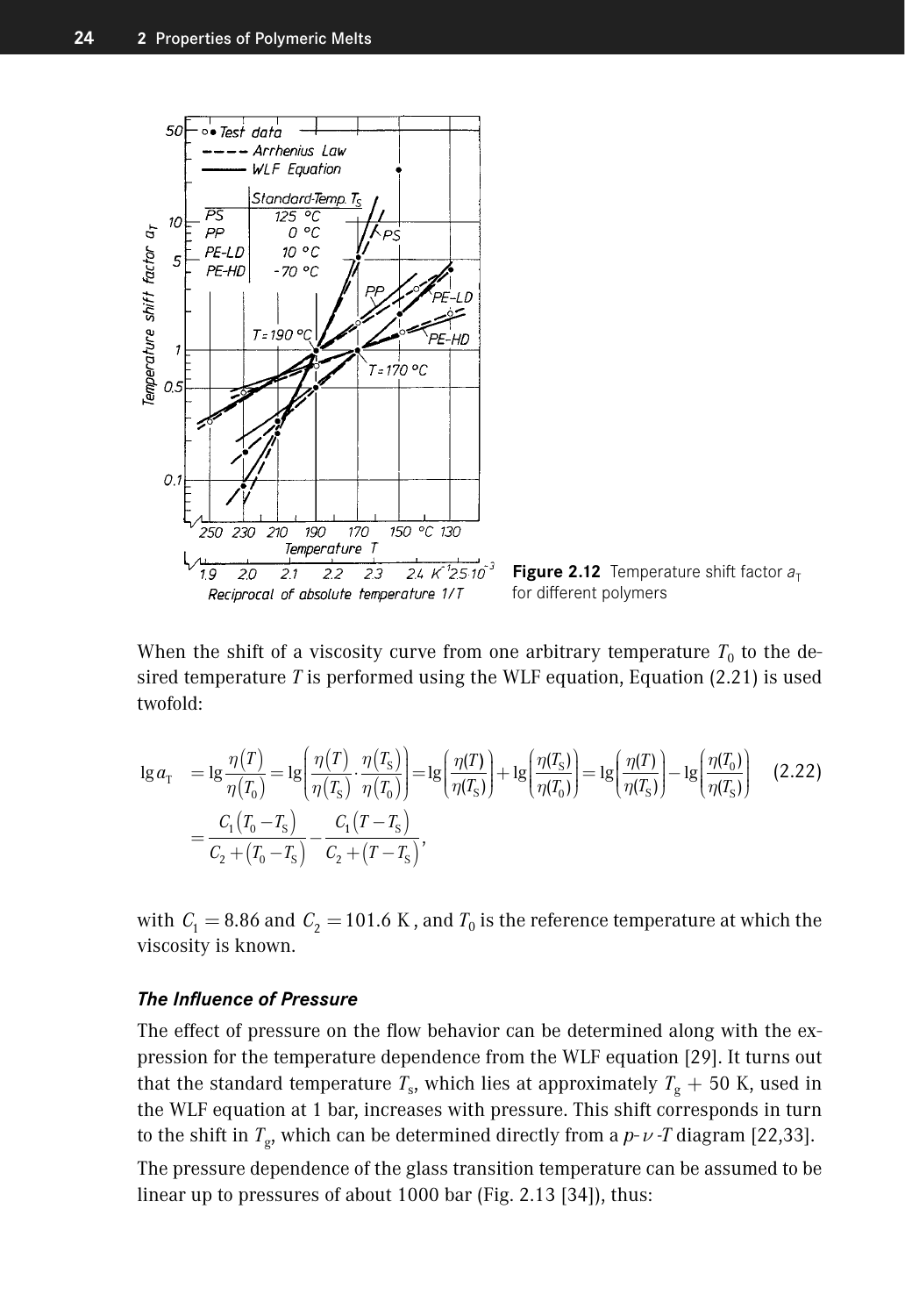$$
T_{\rm g}(p) = T_{\rm g}(p = 1 \,\text{bar}) + \xi \cdot p. \tag{2.23}
$$



**Figure 2.13** Effect of pressure on the glass transition and the standard temperature

The resulting shifts in  $T_g$  are of the order of 10 to 30 K per 1000 bar. At pressures higher than 1000 bar, the glass transition temperature increases with increasing pressure at a much smaller rate.

If there is no  $p \cdot v$ -T diagram available for the given polymer from which the pressure dependence of its  $T_g$  could be determined, it can be estimated by the following relation:

$$
T_{\rm g} \approx T_{\rm g} \left(1 \text{ bar}\right) + \left(10 \text{ to } 30\right) \cdot 10^{-3} \text{ K/bar} \cdot p \tag{2.24}
$$

where  $p$  is the desired pressure in bar. (Generally, it is known that the pressure affects the flow properties of amorphous polymers stronger than the flow of semi-crystalline polymers.)

Then, the WLF shift from a viscosity curve at the temperature  $T_1$  and the pressure  $p_1$  to another one at  $T_2$  and  $p_2$  respectively can be performed. The shift factor  $a_T$  can be calculated as follows:

$$
\lg a_{\mathrm{T}} = \lg \left( \frac{\eta \left( T_{2}, p_{2} \right)}{\eta \left( T_{1}, p_{1} \right)} \right)
$$
\n
$$
= \frac{C_{1} \cdot (T_{2} - T_{\mathrm{S}}(p_{2}))}{C_{2} + (T_{2} - T_{\mathrm{S}}(p_{2}))} - \frac{C_{1} \cdot (T_{1} - T_{\mathrm{S}}(p_{1}))}{C_{2} + (T_{1} - T_{\mathrm{S}}(p_{1}))}.
$$
\n(2.25)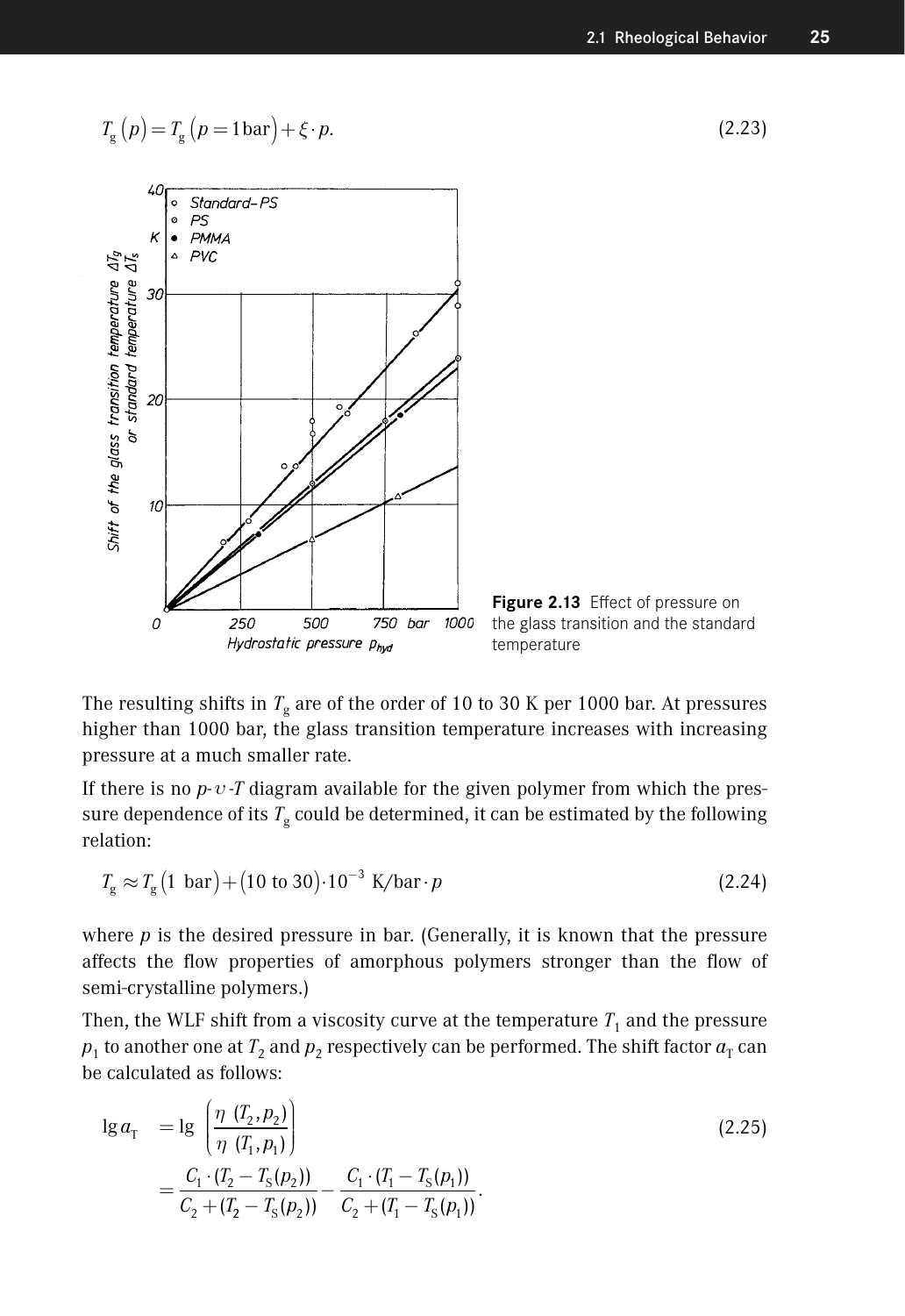of the resistance of the melt to elongational deformation. The inlet pressure loss can be taken into account by applying Equation (5.81) and subtracting this pressure loss from the driving pressure  $\bar{p}$ , thus:



**Figure 5.27** Inlet pressure drop due to the flow from the distribution channel into the land gap

The fact that the inlet pressure loss  $\Delta p_{\text{entry}}$  depends on the volumetric flow rate through the slit and the geometric conditions has to be considered:

$$
\Delta p_{\text{entry}} = f[\dot{V}_{\text{L}}, H(x), R(x)]. \tag{5.86}
$$

The disadvantages of the numerical design of the flow channel are as follows: a great deal of programming is necessary, the design requires long computing times, and mathematical stability problems frequently occur in many applications.

#### **5.2.2.5 Considerations for Clam Shelling**

So-called clam shelling (opening up) due to the existing internal pressures is one of the problems in the design of wide slit dies. The pressure distribution in a wide slit die is depicted schematically in Fig. 5.28. Figure 5.29 shows the resulting deformation of the die plates (see also Section 9.3 on this). The clam shelling increases the melt flow in the center region of the die.

The effect of this widening can be taken into account during the die design only when the magnitude of the deflection as a function of the pressure distribution can be determined. To compensate for the widening, the die can be made in such a way that if it widens during the operation, it has the computed flow channel geometry. This means that the die is made with a much smaller land slit in the middle region.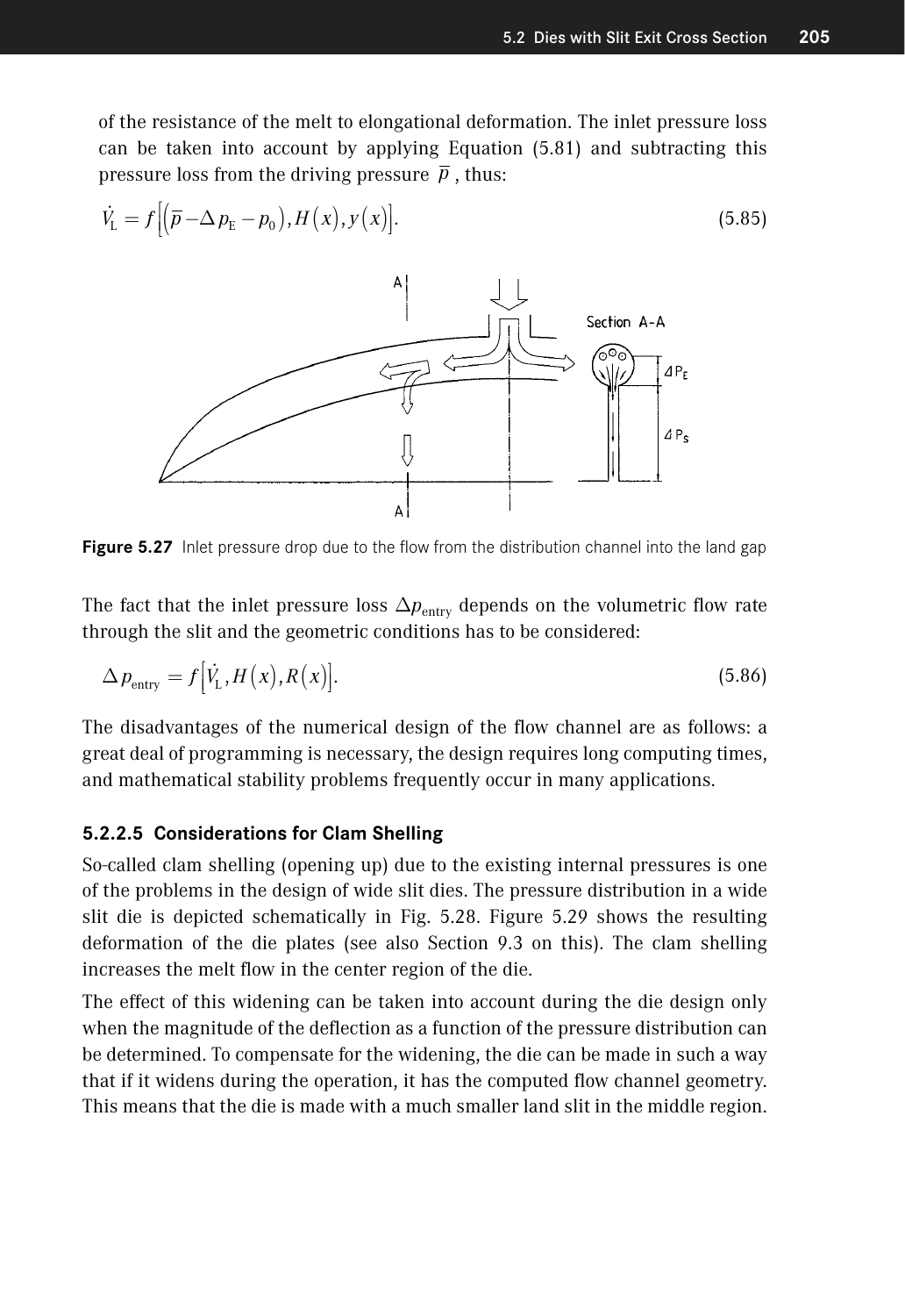

**Figure 5.28** Typical pressure distribution in a flat slit die



**Figure 5.29** Clam shelling due to internal pressure in a flat slit die

Another possibility is to take the widening into account during the rheological design of the land length or of the contour of the distribution channel. This means that the manifold has to be designed with the height of the land slit changing across its width [70].

The possibilities of predicting the die widening by computation are discussed in Section 9.3 [77].

#### **5.2.2.6 Unconventional Manifolds**

Manifold systems that accomplish the melt distribution across a distribution channel and a land region are designed in such a way that for a uniform emerging flow there is an equal resistance to flow on each flow path. A situation where each flow path has equal flow history as to the residence time and shear action cannot be achieved by these systems (fishtail, coathanger). Therefore, alternatives have been recommended that are designed in such a way that each flow path is made the same length [78]. When observing the flow paths in a wide slit die (Fig. 5.30) that is made as a divergent slit channel with a constant slit height, it is obvious that the flow paths in the die center are shorter than those at its edges. Under the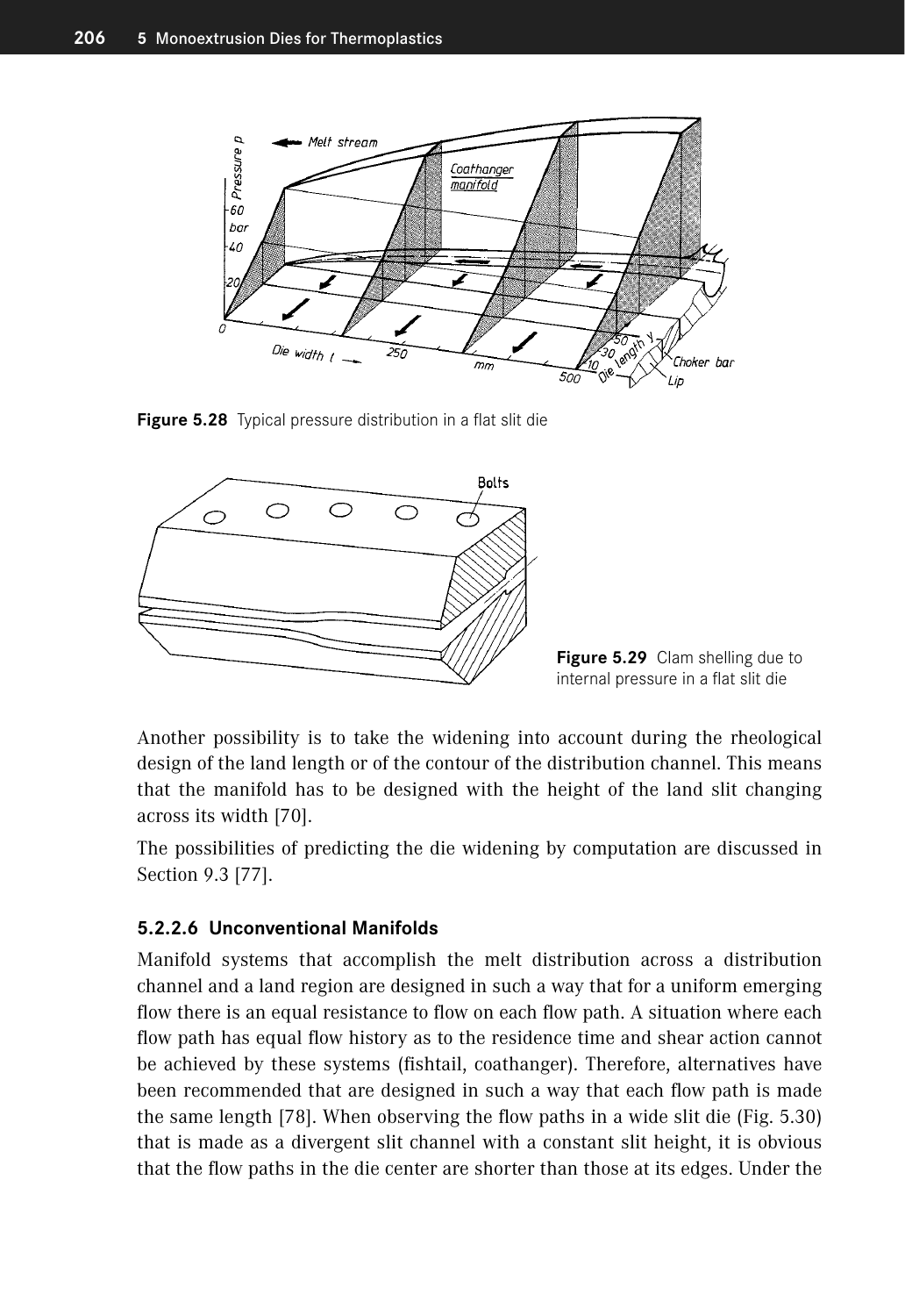assumption of a point-like melt feed, the following relationship for minimum and maximum length of flow are valid:

$$
l_{\rm p}(0) = y_0,
$$
\n
$$
l_{\rm p}(L) = \sqrt{y_0^2 + L^2}.
$$
\n(5.87)





**Figure 5.30** Streamlines in a divergent flow channel



**Figure 5.31** Streamlines in a centrally injected circular section

A flow channel geometry with equal lengths on each flow path can be derived from a study of a centrally injected circular sector (Fig. 5.31). In this case, all flow paths are equally long; however, the melt discharge is not located on the desired plane. This can be corrected by curving the circular sector in the third dimension (*z* direction) so that all flow paths end on the line A–B.

Such a manifold has been used successfully in injection molding as a predistributor for a film sprue [79].

In Fig. 5.32, there is a simple suggestion for the solution of the design of such a manifold. Each flow path is raised in the middle to such an extent  $(h(x))$  that the length of the flow path ends on the edge of the die. The amount of elevation depends on the point of exit *x*. With the projected length of the flow path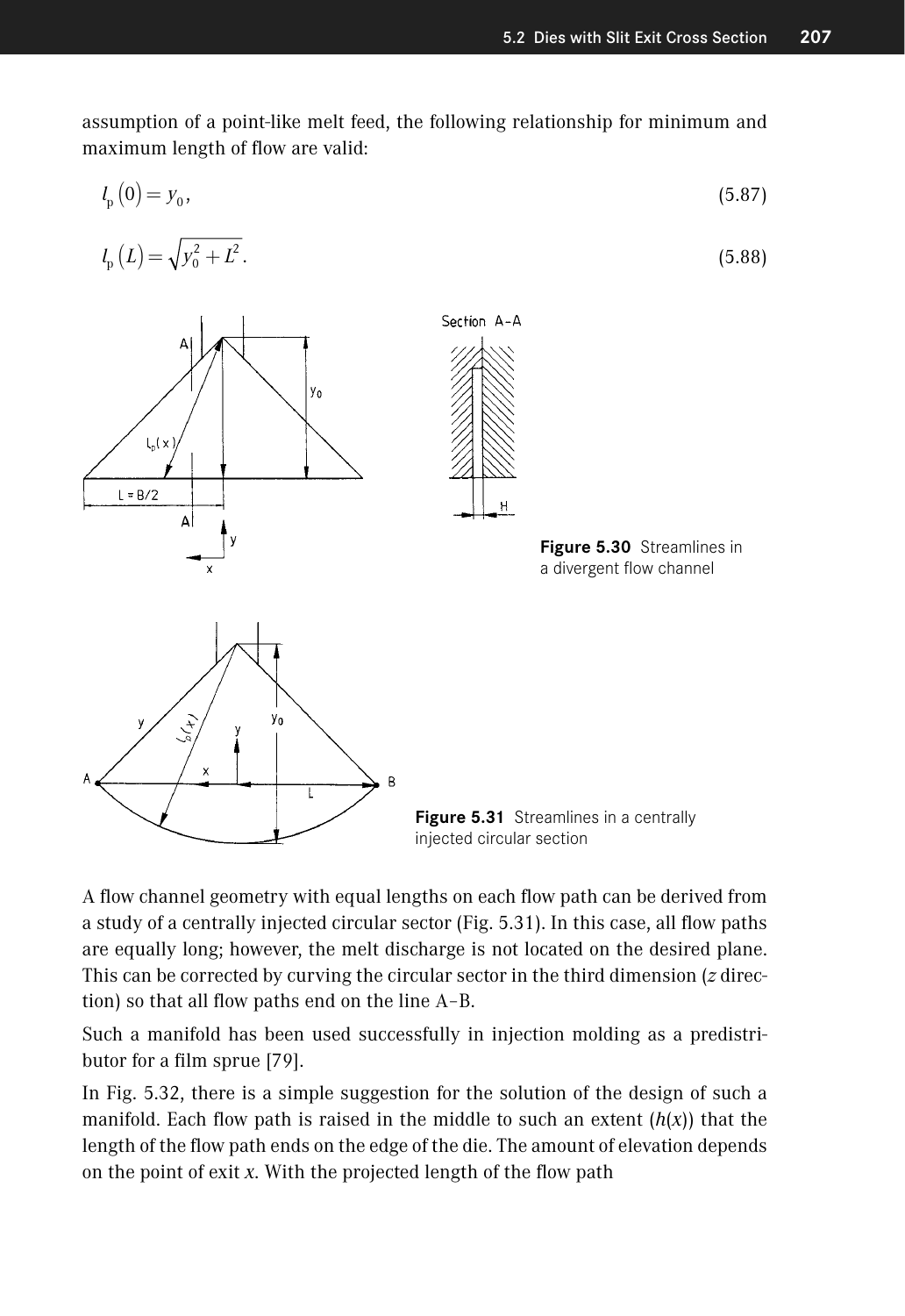$$
l_{\rm p}(x) = \sqrt{y_0^2 + x^2},\tag{5.89}
$$

the length of flow at the edge of the die

$$
l_{\rm p}(L) = \sqrt{y_0^2 + L^2} = l(x)
$$
\n(5.90)



**Figure 5.32** Flat slit manifold with streamlines of equal length

and the resulting length of the flow path

$$
l(x) = 2\sqrt{(l_p(x)/2)^2 + h^2(x)}
$$
\n(5.91)

the  $h(x)$  for each flow path follows:

$$
h(x) = \frac{1}{2}\sqrt{L^2 - x^2}.
$$
\n(5.92)

It is important to keep in mind that all the quantities refer to the point of exit *x*. The above simple suggestion for a solution is not the optimum from the rheological point of view because of the sharp break in the flow path, but it still was chosen for the illustration of the process for the determination of the geometry for a wide slit die with flow paths of equal length.

The advantages are

- $\blacksquare$  independence of the material being used,
- independence of operation conditions,
- uniform distribution, and
- identical flow history on each flow path.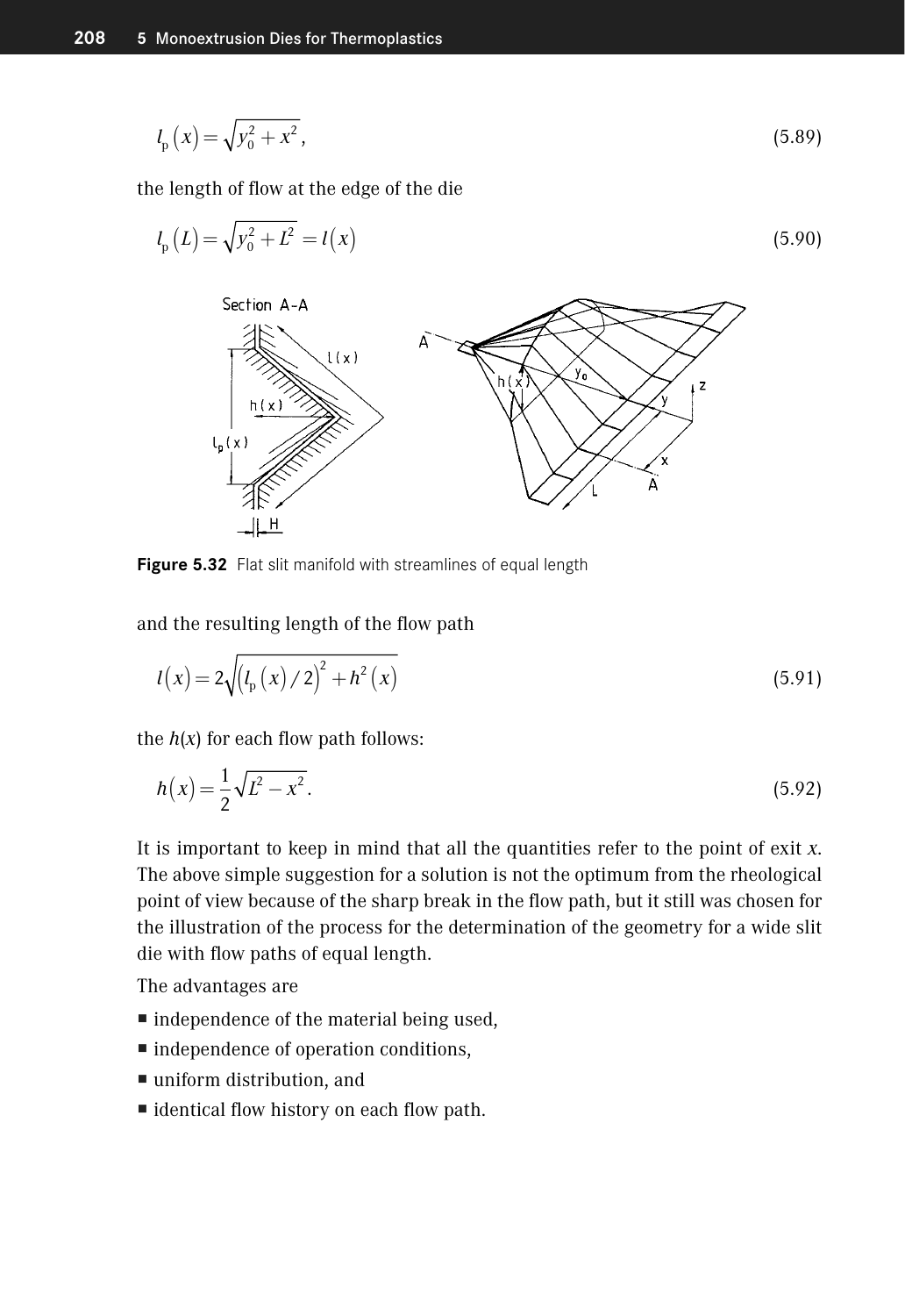Disadvantages of these dies are as follows:

- The die when built is rather high. For the type of adjustment of the flow path described above, the maximum height in the center of the die can be a quarter of the width of the exit slit. Therefore, the application of this principle is feasible for narrow dies only.
- Both halves of the die can be made only by CNC milling machines. Moreover, the machining times are long and the material consumption is very high because a great deal of it has to be machined away to produce a deep channel.
- The setting up of the control program for the CNC machines is very time consuming, considerably more so than that for conventional wide slit dies with a manifold.

#### **5.2.2.7 Operating Performance of Wide Slit Dies**

As explained earlier, it is possible to design extrusion dies with wide slit openings that are independent of the operating conditions. When the width of the die is more than 500 mm, the long lands resulting from the design procedure give rise to high pressure losses, which lead to high separating forces. These can be held back only by extremely thick die plates. Because of this limitation, the wide slit dies are in most cases designed as dependent on operating conditions.

Since these dies are operating under a variety of operating conditions and with a variety of materials, their process behavior, that is, the effect of changes in material and operating conditions on the melt distribution, is an important design criterion. A simple method to determine if the die is dependent on the process conditions is to do the design for a spectrum of operating conditions and then compare the resulting geometries (Fig. 5.33) [80].

The larger the change in the resulting geometry at various operating conditions, the more process-dependent the die is.

The procedure described above provides a reference point for the design, but an evaluation of the resulting melt distribution is not possible.

This evaluation is only possible after the computation of the effect of the operating point on the geometry of coathanger manifolds, designed to be independent of operating conditions [80] and die flow simulation [76,81–84].

For the above computation, the distribution channel is divided into segments, including the corresponding slit segments (Fig. 5.26). A flow and pressure balance is carried out successively for each segment. The procedure here is similar to the numerical design of the flow channel, the only difference being that in this case the geometry is fully specified and the exiting flow is calculated.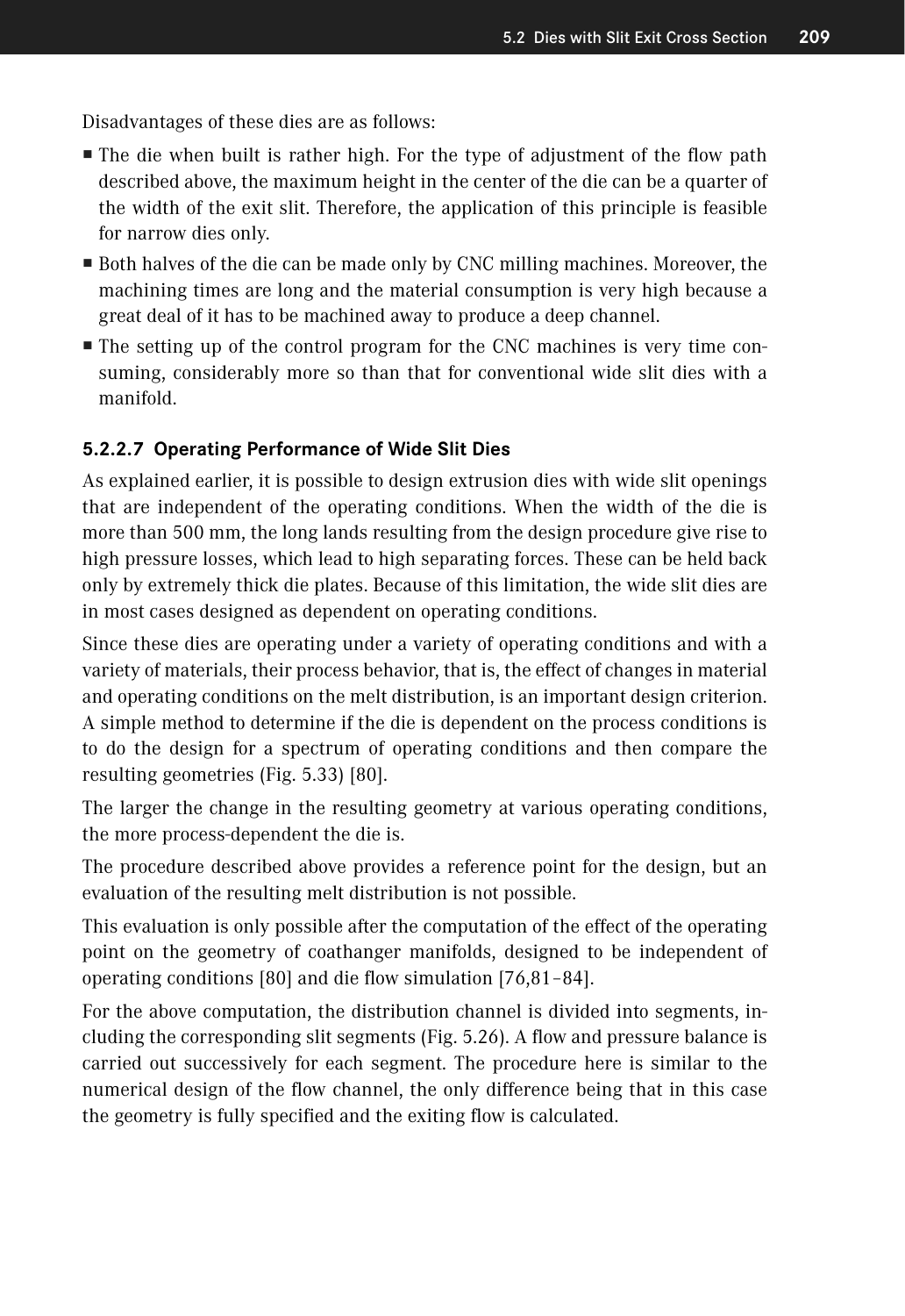### **Index**

#### A

analogy model, electrical 369 Arrhenius Law 22 axial symmetry 94

#### B

Bagley correction 31 boundary element method 140 breaker plate 175, 215, 382

#### C

cable coating 233 cable jacketing 337 calibration 415 calibration, external 419 calibration, internal 424 calibrator 416 capillary 26 coextrusion 114, 121 constitutive equation 14 continuity equation 86, 95 convection 89, 367, 433 cooling line 415 corrugated pipe 426

#### D

deformation rate, representative 132 deformation, reversible 32, 131, 342 density 39 design, mechanical 382

design, thermal 362, 426 die conductance 53, 66 die, cooling 442 die, profile 118, 256, 339 die resistance 66 die swell 126, 130, 141, 265, 342 die, wide slit 180, 326, 338, 398 die, with spiral distributor 138, 219 difference method, explicit 102 difference method, implicit 102 discretization 100 dissipation 4, 90, 329, 366

#### E

elongation, reversible 35 energy equation 88, 96 enthalpy, specific 43 entry pressure loss 31 evolution strategy 144, 150 extrudate swelling 126, 130, 342

#### F

finite difference method 101, 140 finite element method 104, 140 fishtail manifold 190, 337 flow channel wall, adiabatic 366 flow channel wall, isothermal 331, 368 flow exponent 13, 333 flow functions 10 flow, in pipe 50 flow through an annular gap 60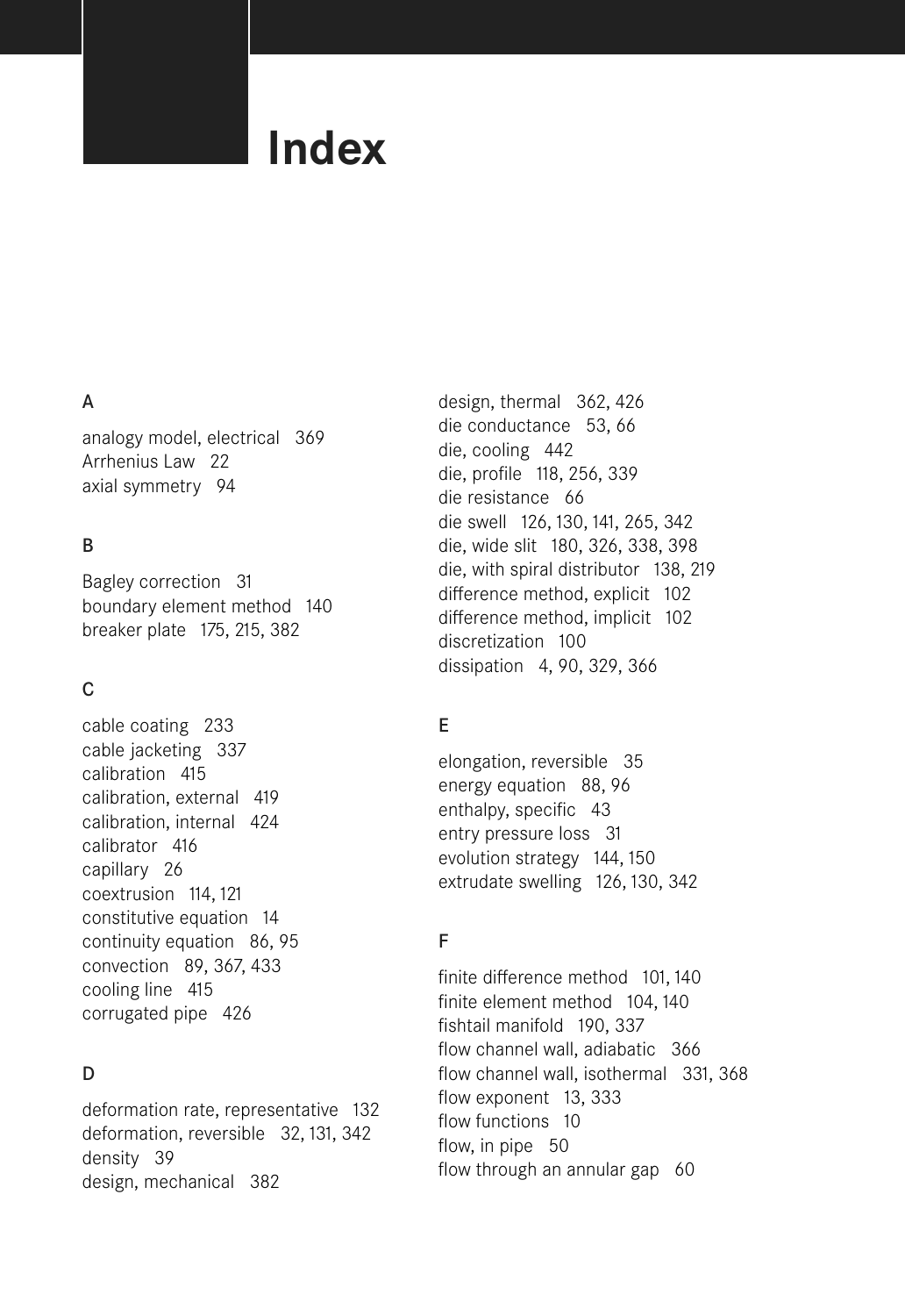#### **450** Index

flow, through slit 56 friction calibration 418 friction (cooling section) 416

#### H

Hagen-Poiseuille Model 53, 138 heat capacity, specific 42 heat flow balance 90, 364 heating elements, electric 359 heating, with fluids 358 Herschel-Bulkley Model 17, 331

#### I

inlet pressure loss 175, 177, 205, 339 internal stresses 441 isothermal flow 365 iterative design process 139

#### L

line speed 418

#### M

mandrel support 212, 236, 387 manifold 180, 337 master curve 21 material stagnation 314, 348 melt fracture 79 momentum balance 49, 87, 301 momentum equation 87, 95

#### N

nomograms 194

#### O

optimization methods 136 Ostwald-de Waele Model 12, 334

#### P

power law 12, 334 Prandtl-Eyring Model 14, 193 pressure drop 141 pseudoplasticity 11 *p-v-T* diagram 39

#### $\Omega$

quality function 143

#### R

Rabinowitsch correction 28 radiation 367 relaxation 34 relaxation time 36 representative distance 29 residence time 58, 63, 140, 198, 344 resistance network 138 retardation 133 roller head 325 rubber 326

#### S

scorch (incipient vulcanization) 325 screen pack 217 shear flow 10 shear rate 10, 70, 141 shear rate, representative 28, 73 shear stress 10, 52, 67 shear stress at the wall 67, 141 side-fed mandrel die 218 simulation methods 140 sinh law 14, 193 sizing plate 420 slotted disk 340 stagnation 348 standard temperature 23 surface appearance 375, 422, 441